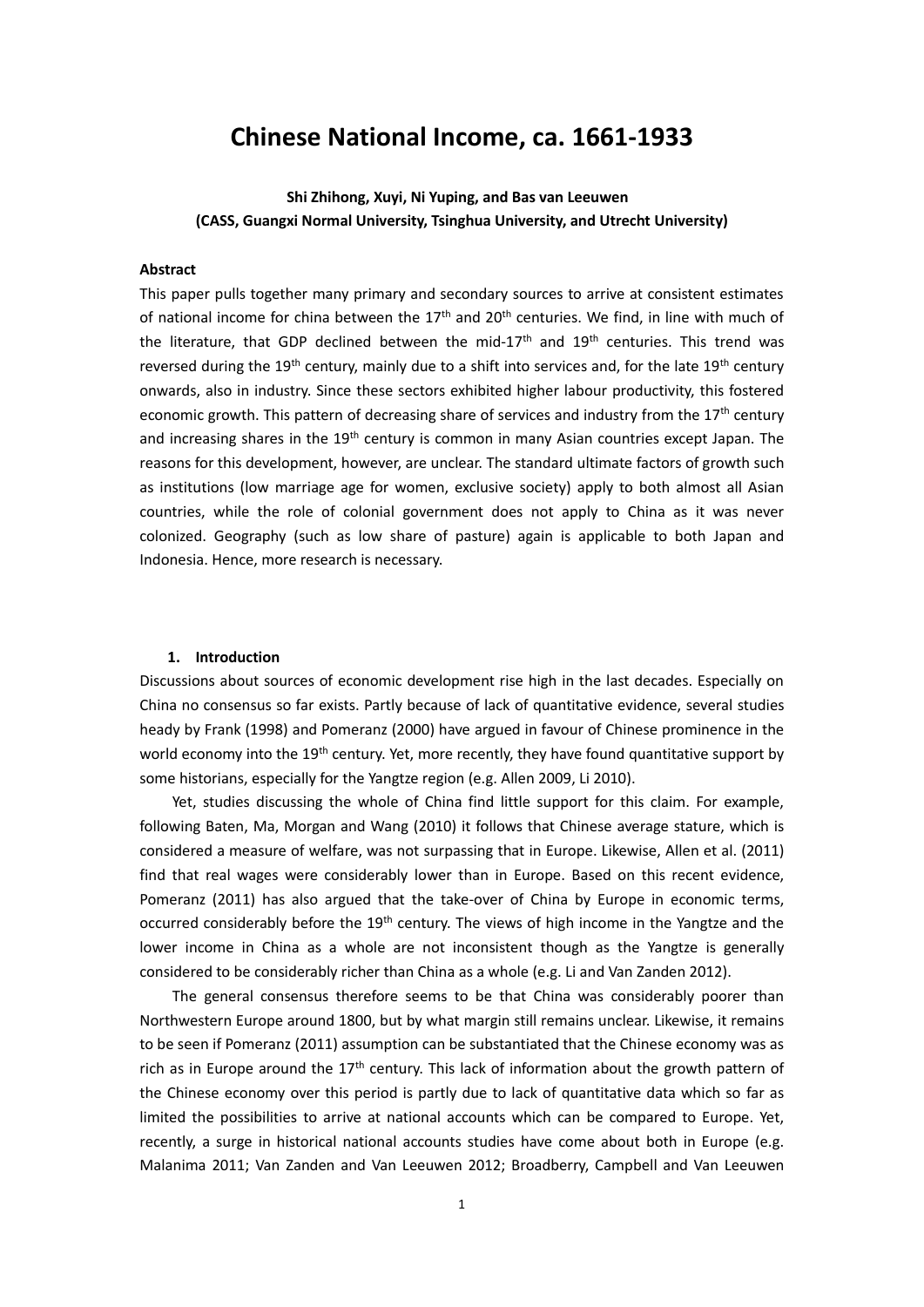2013) which trend is mirrored in Asia with studies on Indonesia (Van Zanden 2002), Japan (Bassino et al. 2011), and India (Broadberry, Custodis and Gupta 2014)

A similar trend, based on a large array of past scholarship has also emerged for China, seemingly disproving the often claimed lack of data (e.g. Liu Guanglin 2005; Liu Di 2010; Ma and De Jong 2012; Broadberry, Guan and Li 2014). Even though contested, all studies seem to show that the Chinese economy embarked on a downward trend somewhere between the Sung and Qing Dynasties followed by a mild recovery in the late Qing.

In this paper we attempt to arrive at an integrated view discussing not only the entire crucial period between the first "solid" GDP estimate of 1933 and 1661, something that no-one has attempted before, but also including many new archival materials. We will do so for 9 benchmarks covering turning points in Chinese history, i.e. 1661, 1685, 1724, 1776, 1812, 1850, 1887, 1911 and 1933. For each point we do not only provide estimates of GDP, but also a breakdown by economic sector. The results show a decline in per capita income from the late Ming onwards, which was only reversed in the late Qing. This suggest that the gap with Western Europe already existed before the late Ming, but that the gap with much the remainder of Europe only started to come into existence in the 18<sup>th</sup> century.

The next section we will discuss the general sources, followed, in section 3, by population. Section 4, 5, and 6 discuss agriculture, industry and services respectively. Section 7 and 8 discuss GDP and labour productivity by economic sector. Section 9 gives briefly an international comparison and we end with a brief conclusion.

#### **2**、**sources and benchmarks**

This study covers both the Qing Dynasty and Republican China prior to World War two which were characterized by a very different statistical system. Hence, we have to draw upon very different sources to get a complete coverage. Since the first modern economic survey conducted by Qing government in the 1910s, our estimates depend mainly on countrywide surveys. Nevertheless, since these first surveys were still incomplete, it remains necessary to combine them with regional censuses, local gazetteers, and private note and account books.

For the Qing dynasty, such surveys are rarely available and hence we have to rely on a different type of sources. These consist, first, of government publications covering China as a whole such as for cultivated land, population, and government expenditure. Second, there are regional publications which cover certain economic sectors in a specific region. An example of the latter are the Qing mining archives which provide output in a certain mining subsector in specific regions. In addition, local gazetteers sometime provide agricultural yields, sectoral output, and the labour force in certain regions. Aggregating these local data and combining them with national level data, enables us to arrive at national Chinese estimates by economic sector.

Besides these primary sources, over the past years quite some research has been done, especially covering the period of the late Qing Dynasty. Chung-li Chang (1962) provided an estimate of the national income for the 1880s, Perkins (1975) for 1914~1918, and Ou (1947) and Liu and Yeh (1965) for 1933. Cao (2000) provided the several benchmarks on population in the Qing dynasty while Guo Songyi (1991) and Moll-Murata (2011) have supplied estimates of the employment structure for 1850. Also many studies exist on specific economic sectors. For example, Xu Dixing and Wu Chengming (1990, 2001) provided the outputs and growth ratios in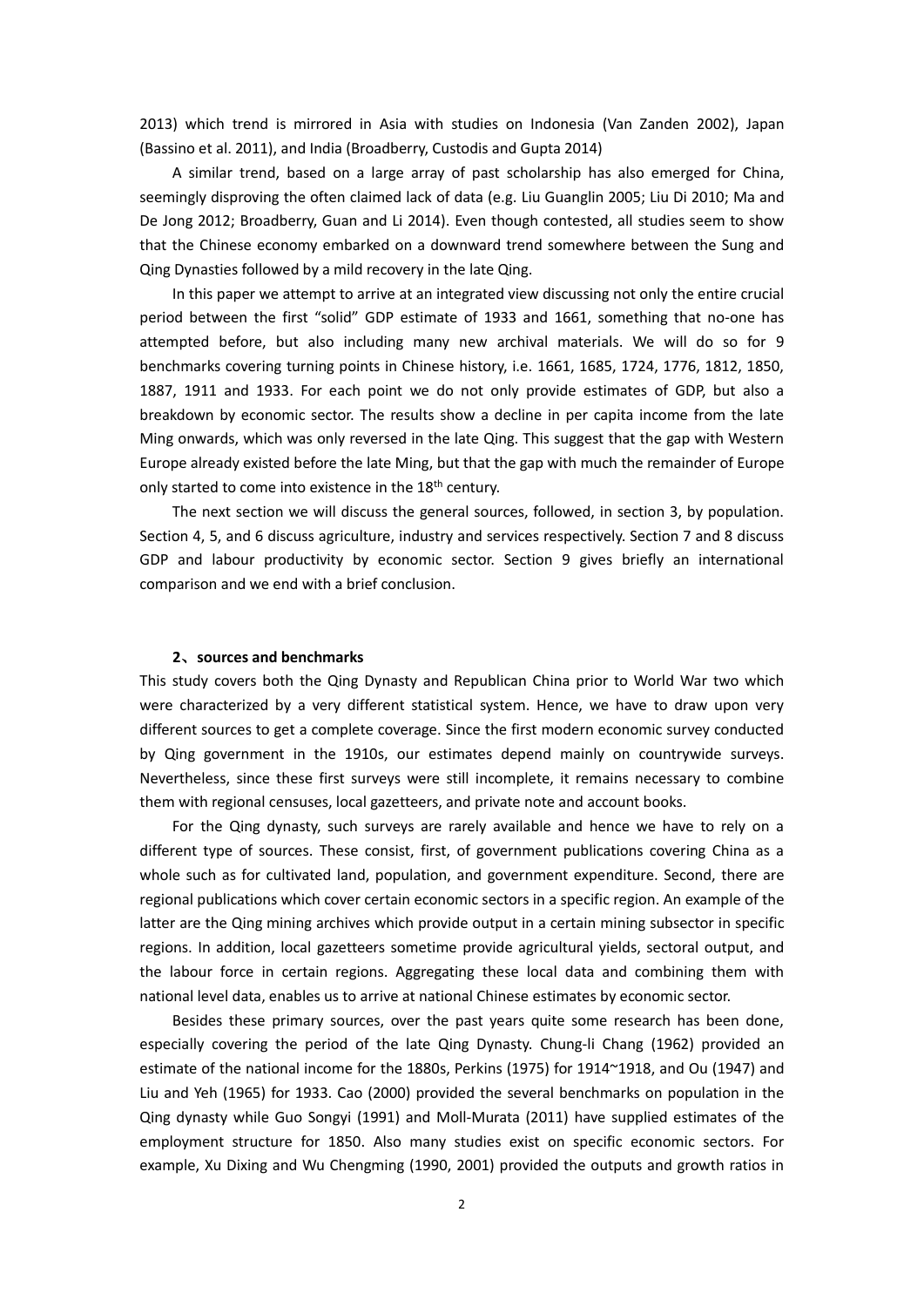different economic sectors in several benchmarks, such as 1840, 1894, 1908, 1920 and 1936 while, within the project underlying this paper, Shi (2011, 2012) provide estimates for cultivated land between 1661~1850, yields in 1661, 1724 and 1850, and population in 1661, Xu ( 2013, 2014) for industrial sectors in 1911 and the mining sector in 1850, Shi and Xu (2008) for government expenditure between 1661 and 1911, and Ni ( 2010) provides data for both customs duties and trade output.

From the previous discussion it has already become clear that annual estimates are impossible as for example gazetteers were only published at intervals of many years and, hence, many data are only available for certain benchmark years. Since our study aims at tracing the long run economic performance between  $17<sup>th</sup>$  and  $20<sup>th</sup>$  century, we focus on the benchmark years with the most reliable data, i.e. 1661, 1685, 1724, 1776, 1812, 1850, 1887, 1911 and 1933. Not only do these represent the best quality data, they also represent important turning points in Chinese history according to present literature. Both 1661 and 1685 witnessed the unification in mainland China and Taiwan respectively under Qing rule. Around 1724 the Chinese economy had recovered to the levels of late Ming, with a peak in economic performance under Qing rule occurring in 1776 followed by decline after 1812. This decline set in a (slow) process of economic and social modernization around 1850 which set in motion, after a slow reversal during the *Tongzhi restoration* around 1887, the end of the Qing Dynasty in 1911 with the start of modern economic surveying. This triumph of modernization lasted until ca. 1933 when a decline set in driven by the adverse effects of the world economic crisis.

## **3 Population**

As a first step, it is important to determine population size. Population size, however, is relatively fixed for the Qing dynasty. Government publications such as *Daqing Lichao Shilu, Qingchao Xuwenxian Tongkao,* and *Shiyichao Donghualu*, provide annual censuses in the Qing dynasty for tax purposes. However, not only were the amounts of tax frozen since early Qing dynasty but also children and women were not taxed and therefore not included in the registers. The same applies to migrants, even those who had migrated generations ago and where, as a rule, registered in their region of origin rather than that of their actual residence. Therefore, several corrections have been applied to the official figures. Cao (2001) and Shi (2012) provided the adjusted

| <b>Table 1</b> Adjusted population figures 1661—1933 (million) |      |      |      |      |      |      |      |      |      |
|----------------------------------------------------------------|------|------|------|------|------|------|------|------|------|
| Year                                                           | 1661 | 1685 | 1724 | 1766 | 1812 | 1850 | 1887 | 1911 | 1933 |
| Population                                                     |      |      |      |      |      |      |      |      |      |
| <b>Size</b>                                                    | 120  | 146  | 202  | 286  | 369  | 436  | 436  | 439  | 429  |

**Table 1** Adjusted population figures 1661—1933 (million)

population for 1661, 1776, 1820 and 1911 and Ou (1947) for 1933. The remaining benchmarks, such as 1685, 1724, 1850, and 1887, were interpolated based on population growth ratios from Cao( 2000). Table 1 shows the population estimates used in this study.

## **4 Agriculture**

By far the biggest sector in the Chinese economy was agriculture. In 1933 it made up ca. 60% of GDP. This remained the case before 1933. Here we follow Ou (1946) in breaking down agriculture into arable, and livestock, forestry, and fisheries. As was the case in most parts of the world, with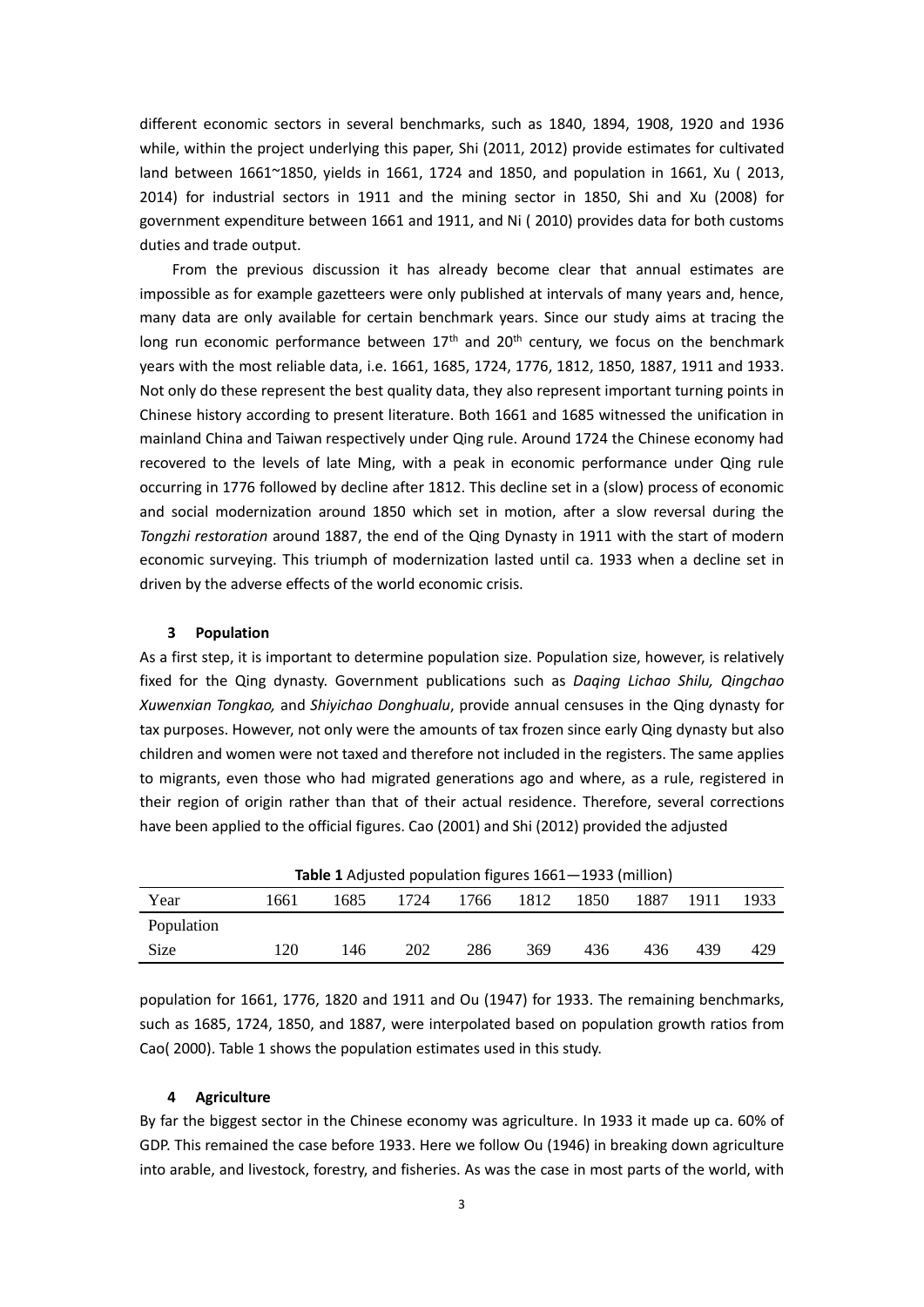the exception of Western Europe, the arable sector was by far the largest and hence our following estimates will concentrate on that' sector.

The estimate of the amount of cultivated land are based on corrections of the well documented figures of taxed cultivated land in the Qing Dynasty while its division into food and

| Table 2 Cultivated land under food and cash crops 1661-1933 (in mu). |                              |               |             |  |  |  |
|----------------------------------------------------------------------|------------------------------|---------------|-------------|--|--|--|
|                                                                      | <b>Total cultivated land</b> | Food crop     | cash crop   |  |  |  |
| 1661                                                                 | 717,824,000                  | 646,041,600   | 71,782,400  |  |  |  |
| 1685                                                                 | 823,296,000                  | 740,966,400   | 82,329,600  |  |  |  |
| 1724                                                                 | 997,376,000                  | 897,638,400   | 99,737,600  |  |  |  |
| 1766                                                                 | 1,070,962,759                | 931,737,600   | 139,225,159 |  |  |  |
| 1812                                                                 | 1,177,953,103                | 1,024,819,200 | 153,133,903 |  |  |  |
| 1850                                                                 | 1,319,900,690                | 1,148,313,600 | 171,587,090 |  |  |  |
| 1887                                                                 | 1,388,905,412                | 1,180,569,600 | 208,335,812 |  |  |  |
| 1911                                                                 | 1,458,296,471                | 1,239,552,000 | 218,744,471 |  |  |  |
| 1933                                                                 | 1,408,286,000                | 1,225,208,820 | 183,077,180 |  |  |  |

cash crops is reported in Table 2 (see also Appendix A). It is clearly visible that there is a strong expansion with no less than a doubling between 1661 and 1933 with the fastest growth occurring between 1661 and 1685. This expansion is the more remarkable while in England over the same period the acreage increased with only ca. 50%.

A similar spectacular increase cannot be found in the yield (see appendix A), however. As can be shown in Table 3, the yield (in jin per mu) increased from 258 in 1661 to 350 in 1933, a rise of 36%. For

| <b>Table 3</b> Average annual vield of food crops between 1661 and 1933 (fin/mu) |     |     |     |                                    |       |     |     |           |      |
|----------------------------------------------------------------------------------|-----|-----|-----|------------------------------------|-------|-----|-----|-----------|------|
| vear                                                                             |     |     |     | 1661 1685 1724 1766 1812 1850 1887 |       |     |     | 1911 1933 |      |
| average yield                                                                    | 258 | 270 | 285 | 303                                | - 322 | 322 | 300 | -291      | -350 |

**Table 3** Average annual yield of food crops between 1661 and 1933 (jin/mu)

comparison, the increase in yield in England over the same period amounted to 88%. Hence, a slower growth in yields, combined with a faster growth in cultivated area seems to suggest a relatively comparable increase in agricultural output in China and England over our period.

This leaves us with the pastoral sector. The shares of livestock, forestry and fisheries in total agricultural value added are given in Table 4 (see also appendix A). Adding up this sector with arable, we can calculate the value added for different benchmarks in the constant 1933 price. Here we find a truly remarkable difference with England. Whereas the share of these sectors in China was ca. 15 %, in England was rather between 40% and 50% with a faster growth rate.

Hence, a slow increase in yield and a fast increase in land under cultivation suggest that the rise in total arable output was not much different in China and Early Modern England. Yet, a low

**Table 4** Livestock, forestry and fisheries as a percentage of total agriculture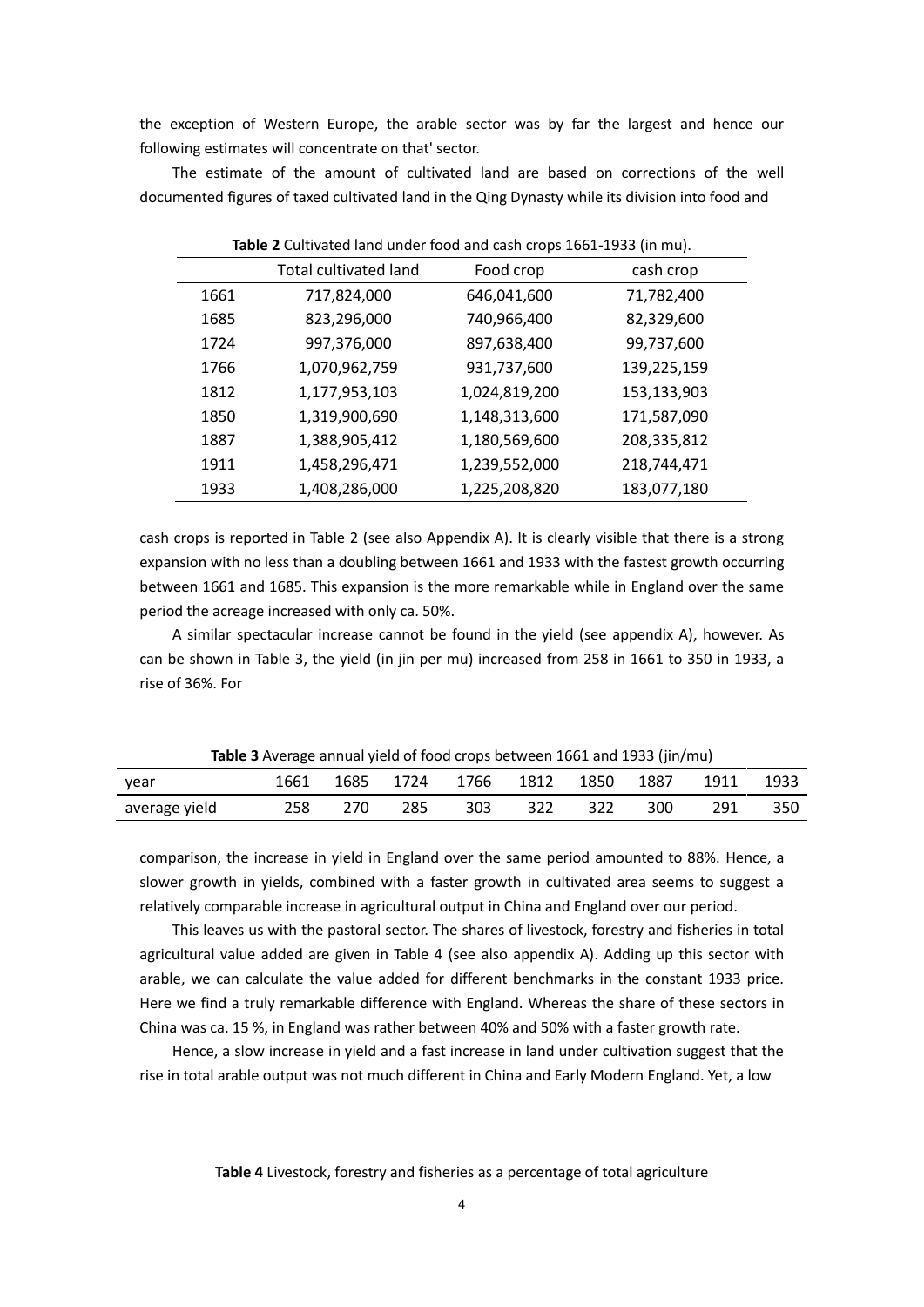| vear | livestock | forestry | fishery | total |
|------|-----------|----------|---------|-------|
| 1661 | 10.00     | 4.00     | 3.00    | 17.00 |
| 1766 | 9.00      | 3.50     | 2.50    | 15.00 |
| 1850 | 8.00      | 3.00     | 2.00    | 13.00 |
| 1911 | 8.00      | 3.00     | 2.00    | 13.00 |
| 1933 | 6.29      | 2.57     | 1.58    | 10.44 |

share of pasture, compared with much faster growth of pasture in England, implies that Chinese pastoral development lagged massively behind that of Early Modern England, suggesting in turn that total output growth in agriculture in China was also slower.

## **5 Industry**

Details on industry are plenty for Republican China. Estimates exist from Ou (1946), Liu and Yeh (1965), Perkins (1975), Rawski (1989) and Kubo (2005). However, none of these studies runs back further than the end of the 19<sup>th</sup> century. In addition, many of these estimates use the census data from Republican China, which are to a certain extent underestimated.

Hence, we will estimate our own series. In calculating industrial output, we start with using the industrial classification by Lieu (1933) on behalf of the National Resources Commission of the Republic Chinese Government in 1930s. This survey split industry in 17 major sectors. Peng (1957) and Li and Xu (2004) made a similar classification for the industrial sector during the Qing dynasty and arrived, after going through numerous gazetteers, at a similar classification the only difference being the exclusion of rubber (as part of the leather & rubber industry), Machinery, Electric Appliances, Hydropower and Gas, all of which only came up in china after the fall of the Qing dynasty in 1911. Hence, for the period after 1911 we have 17 sectors and for the earlier period we have 14 sectors (see Table 5).

|                | <b>Table 3</b> Companison of classification for industry in uniterent periods based |                              |  |  |
|----------------|-------------------------------------------------------------------------------------|------------------------------|--|--|
| Modern         | <b>Republic of China</b>                                                            | <b>Qing dynasty</b>          |  |  |
| classification |                                                                                     |                              |  |  |
| Mining         | Mining                                                                              | Mining                       |  |  |
| manufacture    | <b>Food Processing</b>                                                              | <b>Food Processing</b>       |  |  |
|                | Textile                                                                             | <b>Textile</b>               |  |  |
|                | Leather & rubber                                                                    | Leather                      |  |  |
|                | Clothing & Attire                                                                   | Clothing & Attire            |  |  |
|                | Paper Manufacturing & Print                                                         | Paper Manufacturing & Print  |  |  |
|                | Metal                                                                               | Metal                        |  |  |
|                | Manufacture<br>Repair<br>of<br>and                                                  | Manufacture and Repair of    |  |  |
|                | Transportation equipment                                                            | Transportation equipment     |  |  |
|                | Lumber & Wood products                                                              | Lumber & Wood products       |  |  |
|                | Stone, clay & glass products                                                        | Stone, clay & glass products |  |  |
|                | Chemicals                                                                           | Chemicals                    |  |  |
|                | Accessories and instruments                                                         | Accessories and instruments  |  |  |
|                | Machinery                                                                           |                              |  |  |

**Table 5** Comparison of classification for industry in different periods based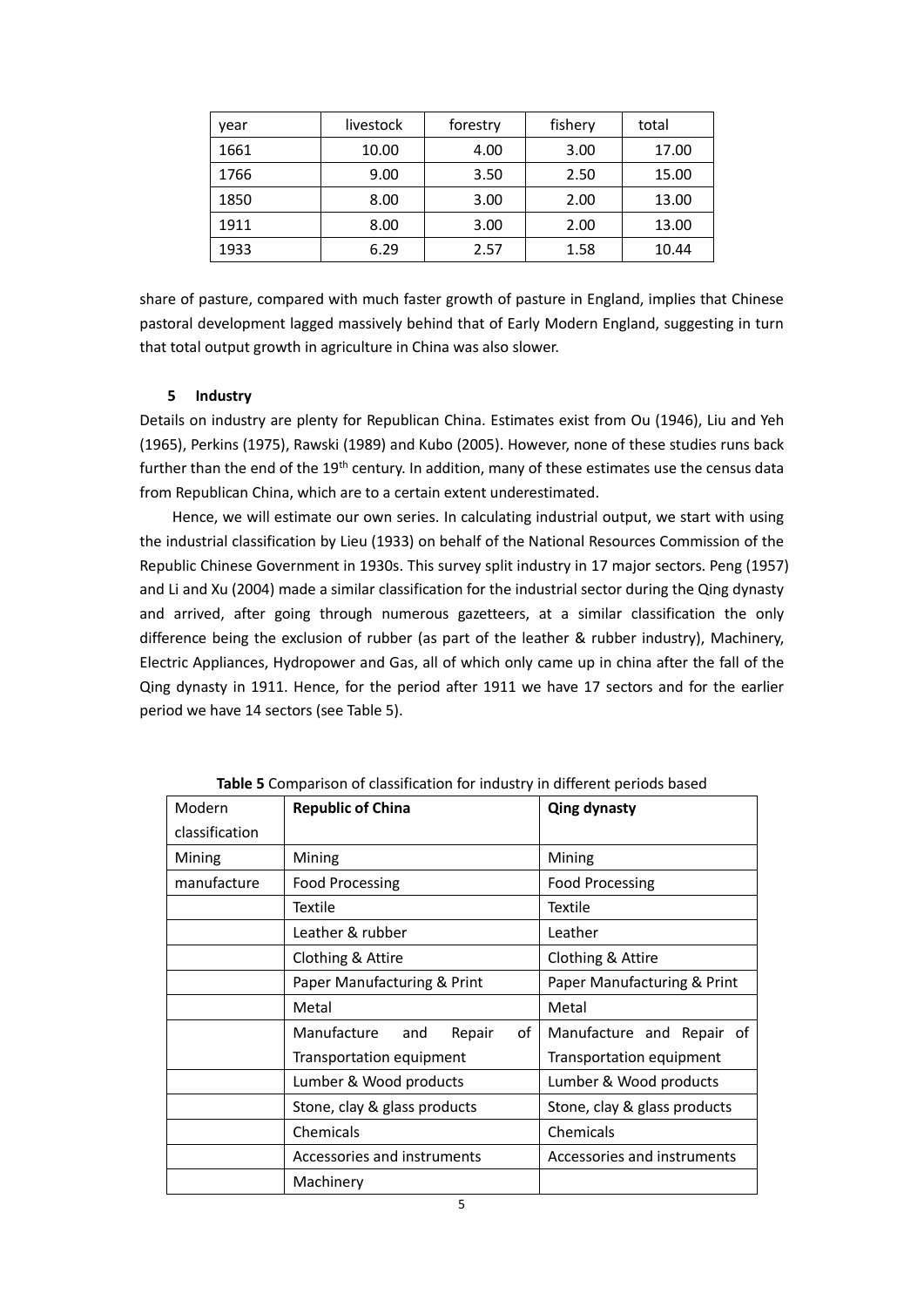|                 | <b>Electric Appliances</b> |              |
|-----------------|----------------------------|--------------|
|                 | Hydropower and Gas         |              |
| <b>Building</b> | Construction               | Construction |

*Source:* D. K. Lieu(1933); Peng Zheyi(1957); Li and Xu Jianqing( 2004).

Our method is based on calculation value added in output in 1933, the most reliable benchmark year, and projecting it backward using output data. Hence, we assume the value added/output ratio to be constant over time, which is common in most historical national income studies. For 1933 we relied on Ou (1947), which is the most reliable. Admittedly, Liu and Yeh (1965) are used by Maddison but most of the differences with Ou follows from their calculated prices which is less reliable in the work of Liu and Yeh. The only difference is that, following Maddison (1998), we took construction sector estimates from Yeh (1979) which is considered more reliable.

The different subsectors in industry were projected backwards mainly using volume indices (see appendix B). Most series move in line with the over-all industry index. Yet, it is clear that



**Figure 1** indices of industrial output (1933=100)

food industries grow slower than average while mining and metals increase strongly after the 1850s, together with the modernization of the Chinese economy. Most importantly, however, we find an upward trend in industrial output since the mid-17<sup>th</sup> century, which runs counter to previous estimates such as presented by Bairoch (1982) who finds a strongly declining levels of industrialization. Even though this fits in well with declines in GDP as argued by, for example, Liu (2005), we cannot find any evidence that over-all output in industry regressed between the  $17<sup>th</sup>$ and 20<sup>th</sup> centuries.

#### **6 Services**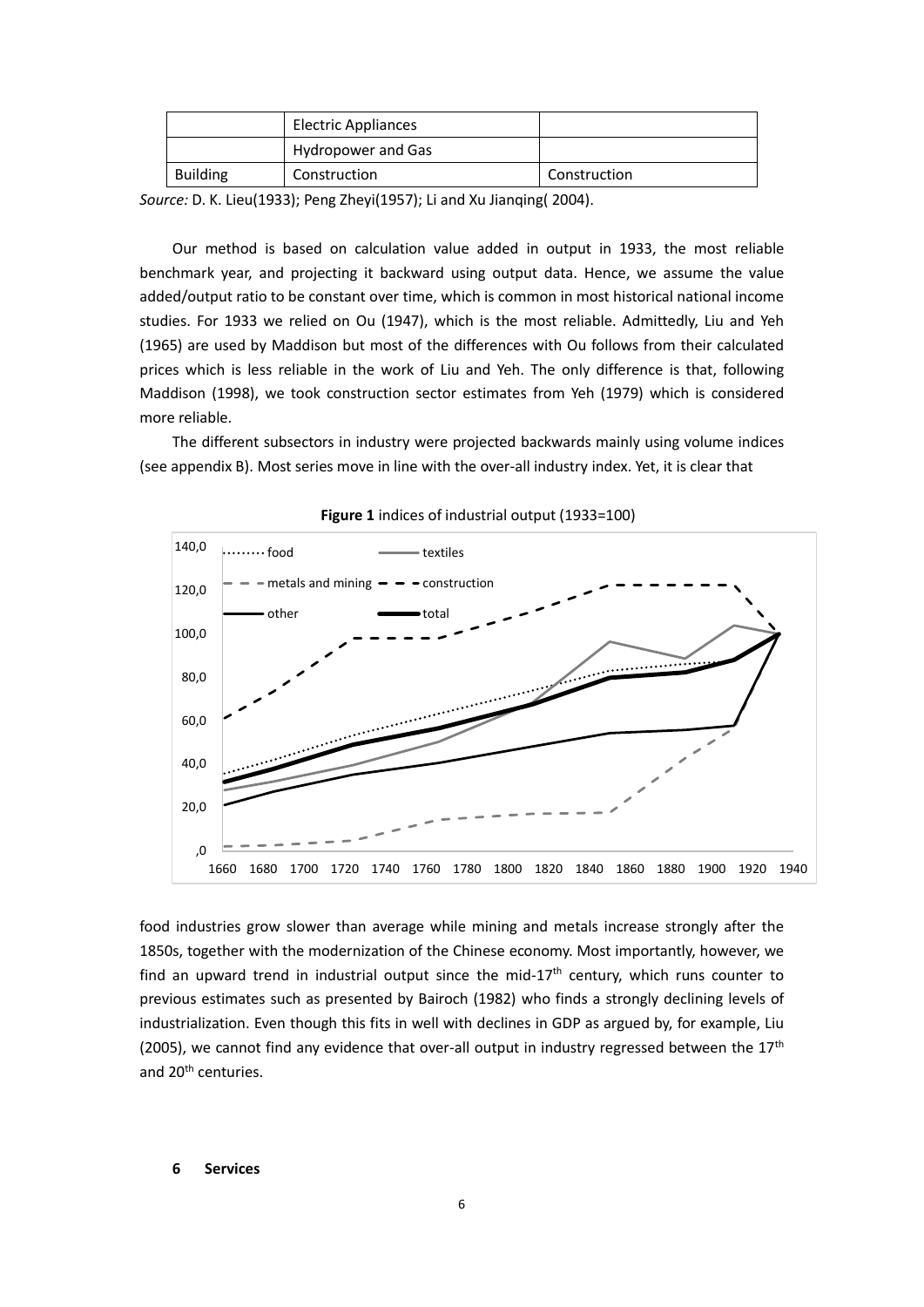For services we follow Deane and Cole (1967) by breaking down services in a number of basic categories. Yet, whereas the previous authors used commerce, housing and domestic services, and government services, we included residential rents and personal services as two additional categories. Hence, we arrive at a subdivision given in Table 6. These value added shares from Ou

| Commerce          | trade and transport | 64.3%  |
|-------------------|---------------------|--------|
|                   | finance             | 3.1%   |
| Government        |                     | 12.2%  |
| residential rent  |                     | 15.3%  |
| personal services | domestic            | 2.2%   |
|                   | teachers            | 0.9%   |
|                   | other               | 2.0%   |
| total services    |                     | 100.0% |

**Table 6** Value added share in services in 1933

*Source:* Ou (1946)

(1946) are projected backwards using several indices of output in the services sector presented in Appendix C.

The results are plotted in Figure 2. Commerce grew faster than average, especially from the mid-18<sup>th</sup> century onwards, but accelerating in the mid-19<sup>th</sup> century. Government, however,



**Figure 2** Indices of service output (1933=100)

remained constant, except for a peak during the end of the Qing dynasty. These estimates correspond with a share in commerce of ca. 31% in 1661 to 66% in 1933.

#### **7 GDP and GDP per capita**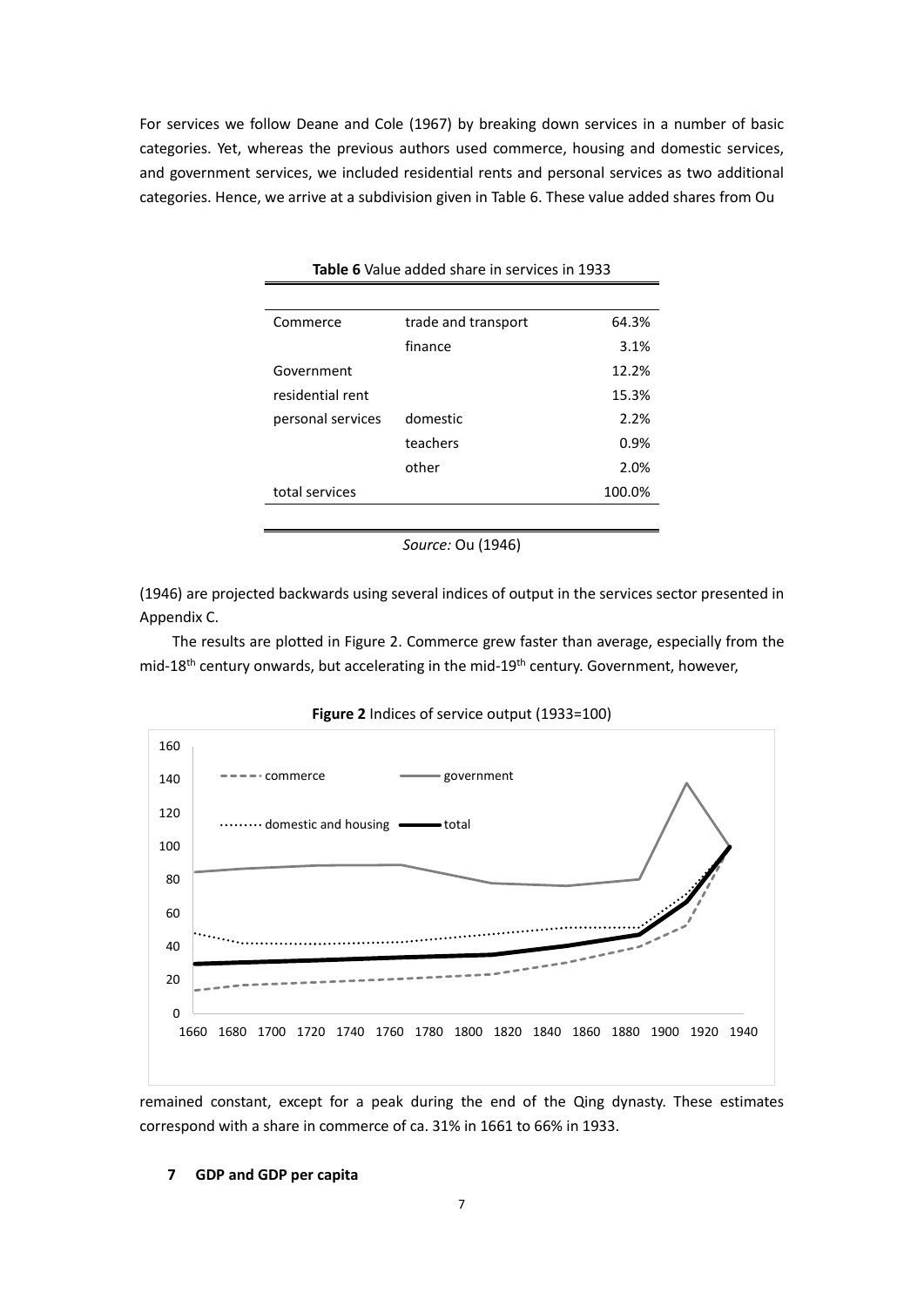In order to arrive at GDP, we link our indices of agriculture, industry, and services to 1933 benchmark from Ou (1946).The results are given in Figure 3. It is clear that agriculture grew



**Figure 3** Constant GDP and its components (1933=100)

slower than GDP, while services grew much faster. Industry moved about at the same speed as GDP.

If we combine this with population, we get per capita GDP (see Figure 4). We find that there



**Figure 4** GDP, population, and GDP/cap (1933=100)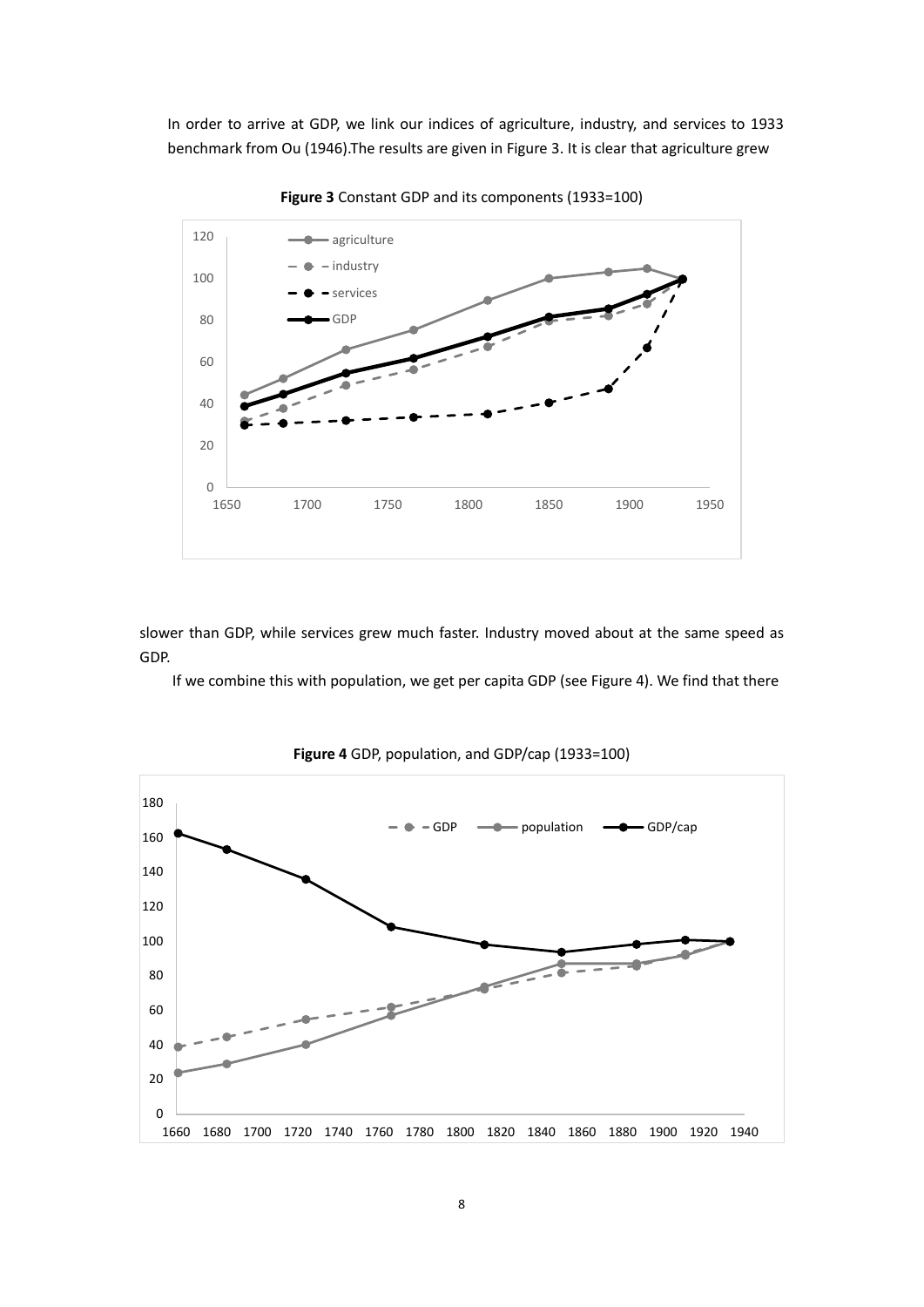was a decline from 1661 to 1850, after which stagnation, until some growth after 1911. This estimate seems to conform to evidence from heights data from Baten Ma, Morgan and Wang (2010) as well as the findings from Broadberry, Guan and Li (2014). Indeed, Figure 5 shows that all GDP estimates show a decline in per capita income, even though some controversy exists on the exact levels. This controversy is not unimportant though. If we were to accept the extremely



**Figure 5** Competing estimates of GDP/cap in 1990 GK dollars

Low levels of per capita income from Liu Di (2010), it seems unlikely that China ever dominated the world economy. On the other hand, if we take the more conservative estimates of Broadberry, Guan and Li (2014), they find that China was overtaken by Southern European countries halfway the 18<sup>th</sup> century while in our estimates it already takes place a century earlier.

#### **8 Labour productivity**

It thus seems clear that the decline from the  $17<sup>th</sup>$  century onwards was primarily caused by a decline in the share of services, with the increase in the 19<sup>th</sup> century again being primarily driven by increasing share in services output and, later, also in industry. The fact that these sectoral shifts caused changes in economic growth suggest significant differences in labour productivity by economic sector.

The first step in this analysis is looking at the shares in the labour force. For 1933 Ou (1947) provided figures for the number of labourers in various economic sectors. combined with an unemployment rate in both urban and rural areas taken from Xinglong (1999), we are able to calculate the participation rate of total population.

For the Qing dynasty data are less easy to obtain. The first modern survey on population and occupation across China was conducted by the Qing government after 1890, even though it was not finished at its overturn in 1911. Nevertheless, the occupational censuses made by counties still remain in many local and provincial gazetteers. Hence, in order to arrive at an estimate of labour force structure in 1911 we collected a sample of the occupation structure of 44 counties in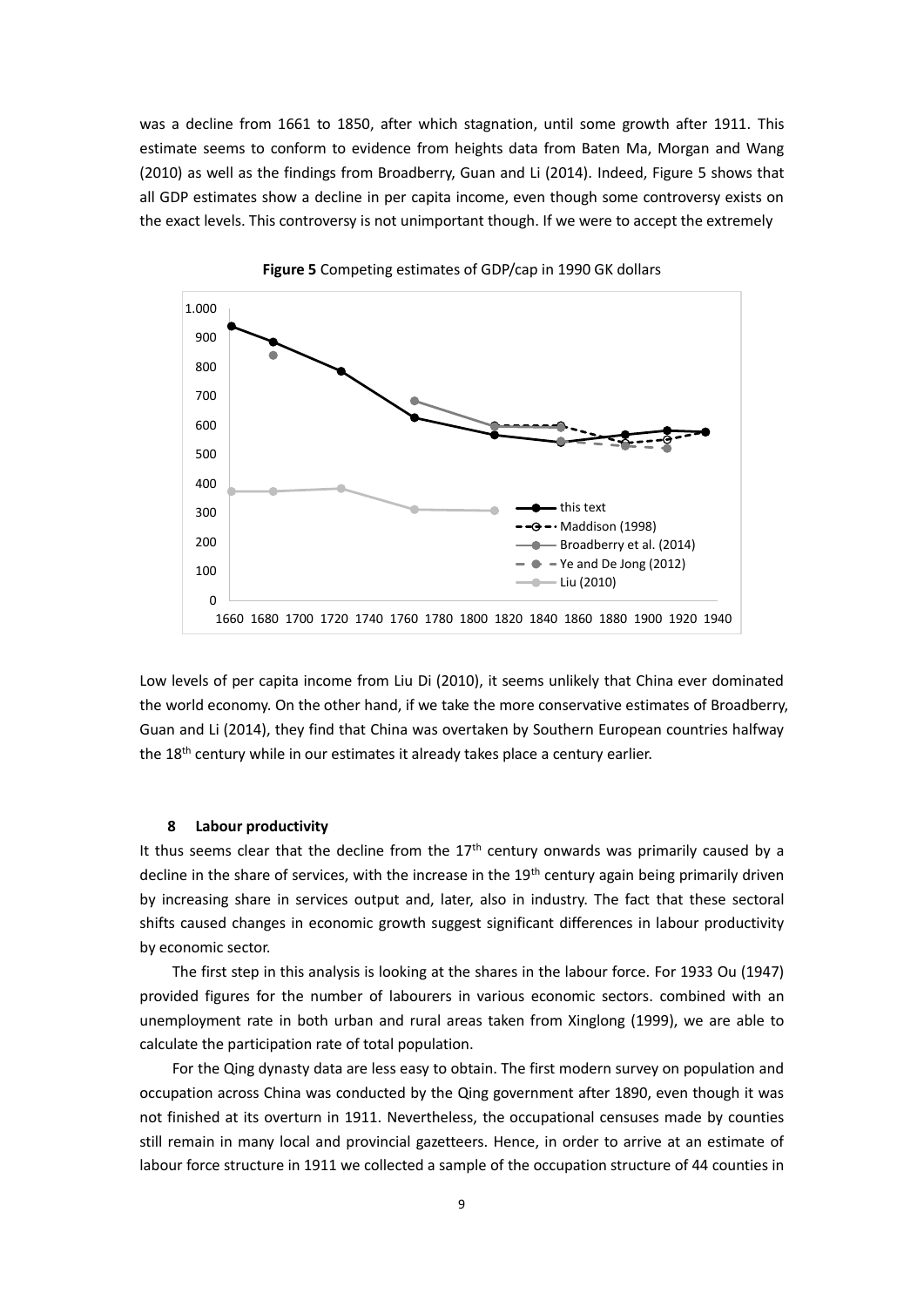| Table 7 The average in employment structure and labour participation in 7 provinces in 1911 |        |               |             |          |          |  |  |
|---------------------------------------------------------------------------------------------|--------|---------------|-------------|----------|----------|--|--|
|                                                                                             | county | participation | agriculture | industry | service  |  |  |
| province                                                                                    | sample | rate $(\%)$   | share(%)    | share(%) | share(%) |  |  |
| Liaoning                                                                                    | 16     | 45            | 79          | 6        | 15       |  |  |
| <b>Jiling</b>                                                                               | 5      | 47            | 89          | 4        | 6        |  |  |
| Shandong                                                                                    | 13     | 39            | 90          | 3        | 7        |  |  |
|                                                                                             |        |               |             |          |          |  |  |
| Shaanxi                                                                                     | 3      | 41            | 91          | 3        | 6        |  |  |
| zhili                                                                                       | 4      | 49            | 73          | 7        | 20       |  |  |
| Hunan                                                                                       | 1      | 42            | 80          | 5        | 15       |  |  |
| Guangxi                                                                                     |        | 31            | 80          | 3        | 17       |  |  |

Liaoning, Jiling, Shandong, Shannxi, Zhili, Hunan, and Guangxi. Each county not only presents

*Source:* these samples are taken from the special gazetteers( Xiangtu ZhI), installed in http://mylib.nlc.gov.cn/web/guest/shuzifangzhi.

the subdivision by major economic sector, but also the labour participation rate (see Table 7). Based on these data, we can see that is quite some regional differentiation within China in terms of economic structure. Weighing these data by population size allows us to arrive at an estimate of both labour participation and the subdivision by economic sector around 1911.

Unfortunately for the Qing dynasty, with exception of government employment and craftsmen quota in official manufactories, there were few occupation censuses in the Qing dynasty before 1890s. Based on an amount of primary materials, Guo Songyi (1991) tentatively constructed the estimate of occupational structures used to be for 1850. Yet, as argued by Moll-Murata (2011), Guo's estimates fall short in two ways. First, he overestimated the number of government employees and, second, he did not include the priests. In this study, we follow Moll-Murata's (…) adjusted estimates with some further modifications:

- 1) Since agriculture in both Guo Songyi and Christine Moll-Murata's estimate refer to crops, we combine the employment in the arable sector with that of cattle breeders, fishers and hunters as estimated by Guo Songyi in order to arrive at employment in the agricultural sector.
- 2) We include salt maker, artisans, miners, and shipbuilders in the industrial sector.
- 3) We include merchants, other servants, land owners, notability, civilian officials, military and low level government employees, and priest estimated by Guo Songyi and adjusted by Moll-Murata in the service sector.
- 4) Guo Songyi assumed that male labour participation was 50.5%, and female labour participation was 37.5% (one fourth to one half of the male participation). Combined with a gender ratio of 100 women to 116 men, this results in a total participation rate of ca 42.5%.

Based on above estimates we arrive at estimates of labour force structure between 1850 and 1933 (see Table 8). Remarkably, the share in agriculture declined relatively fast, while that in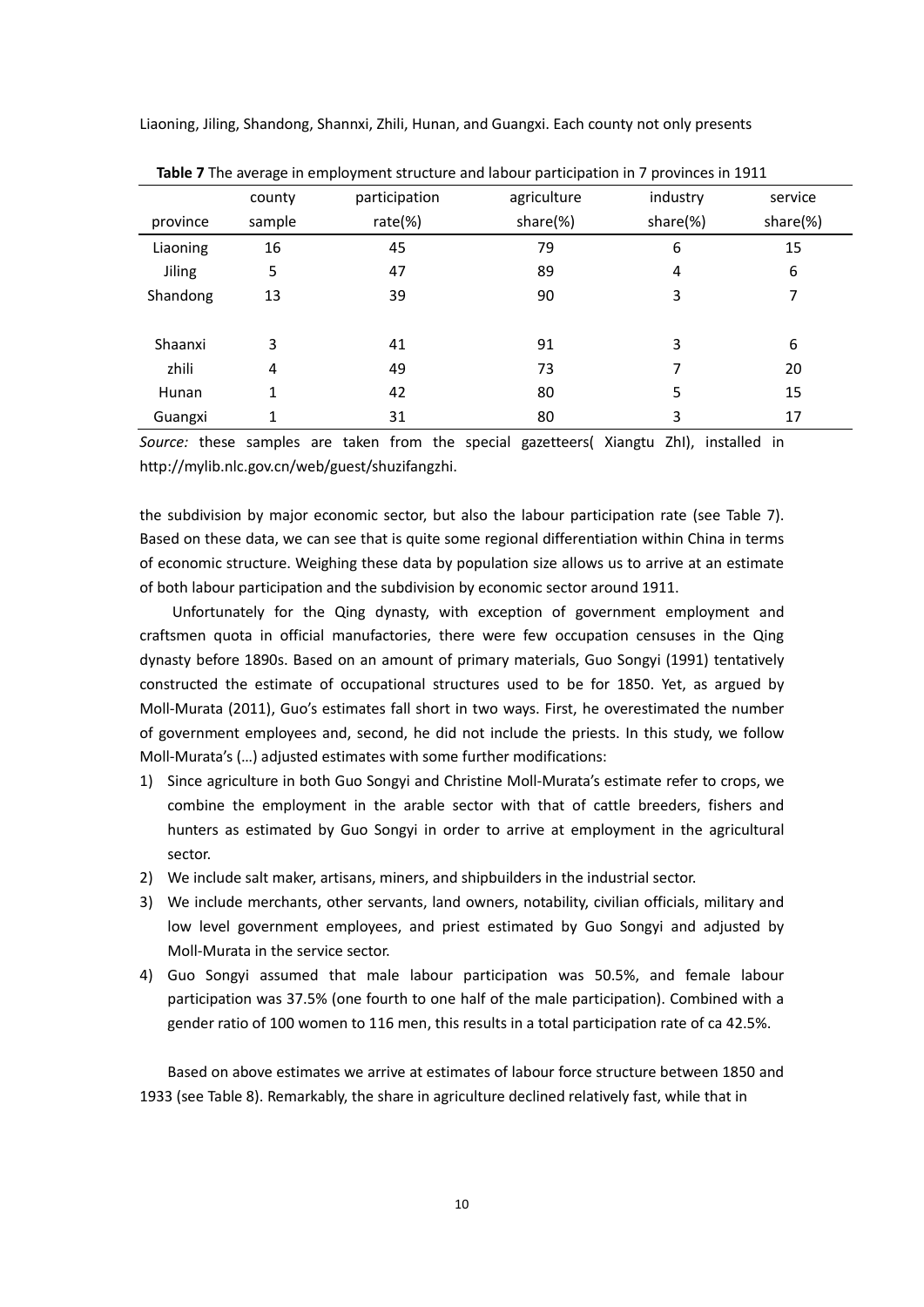|      |             |          |          | participation |
|------|-------------|----------|----------|---------------|
|      | agriculture | industry | services | rate          |
| 1850 | 91.3        | 3.5      | 5.2      | 42.5          |
| 1911 | 85.0        | 5.0      | 15.0     | 46.0          |
| 1933 | 80.0        | 7.0      | 13.0     | 45.0          |
|      |             |          |          |               |

**Table 8** Labour by economic sector and labour force participation rate, 1850-1933 (percentage)

industry, and especially services increased spectacularly. This suggest that there was hardly any increase in labour productivity in the latter two sectors. Indeed, as shown in Table 9, the relative

|      | agriculture industry |     | services | total |
|------|----------------------|-----|----------|-------|
| 1850 | 82                   | 345 | 256      | 100   |
| 1911 | 85                   | 247 | 136      | 100   |
| 1933 | 76                   | 177 | 206      | 100   |
|      |                      |     |          |       |
|      |                      |     |          |       |

**Table 9** Relative labour productivity in China, 1850-1933

labour productivity in agriculture and services remained almost constant while there was a decline in industry. Nevertheless, the level of labour productivity was much higher in industry and services versus agriculture. Hence, the move out of service sin the 17<sup>th</sup> and 18<sup>th</sup> century must have reduced per capita income while its move back into services and industry from the mid-19<sup>th</sup> century must have caused a recovery of per capita income.

## **9 International comparison**

Chinese economic development underwent a strong decline between 1661 and 1850. This is, however, not uncommon in international development. If we look at India, for example, we also witness a decline, albeit less strong as in China. For Indonesia, even though GDP estimates only

|      | Table 10 GDP per capita (1990 GK dollars) in Asia |       |      |           |       |  |  |
|------|---------------------------------------------------|-------|------|-----------|-------|--|--|
|      | China                                             | India | Java | Indonesia | Japan |  |  |
| 1661 | 807                                               | 638   |      |           | 557   |  |  |
| 1685 | 761                                               | 630   |      |           | 592   |  |  |
| 1724 | 675                                               | 598   |      |           | 615   |  |  |
| 1766 | 538                                               | 573   |      |           | 596   |  |  |
| 1812 | 487                                               | 519   | 507  |           | 641   |  |  |
| 1850 | 472                                               | 556   | 462  |           | 681   |  |  |
| 1887 | 466                                               | 526   | 548  | 696       | 952   |  |  |
| 1911 | 501                                               | 691   |      | 836       | 1,356 |  |  |
| 1933 | 579                                               | 700   |      | 938       | 2,122 |  |  |
|      |                                                   |       |      |           |       |  |  |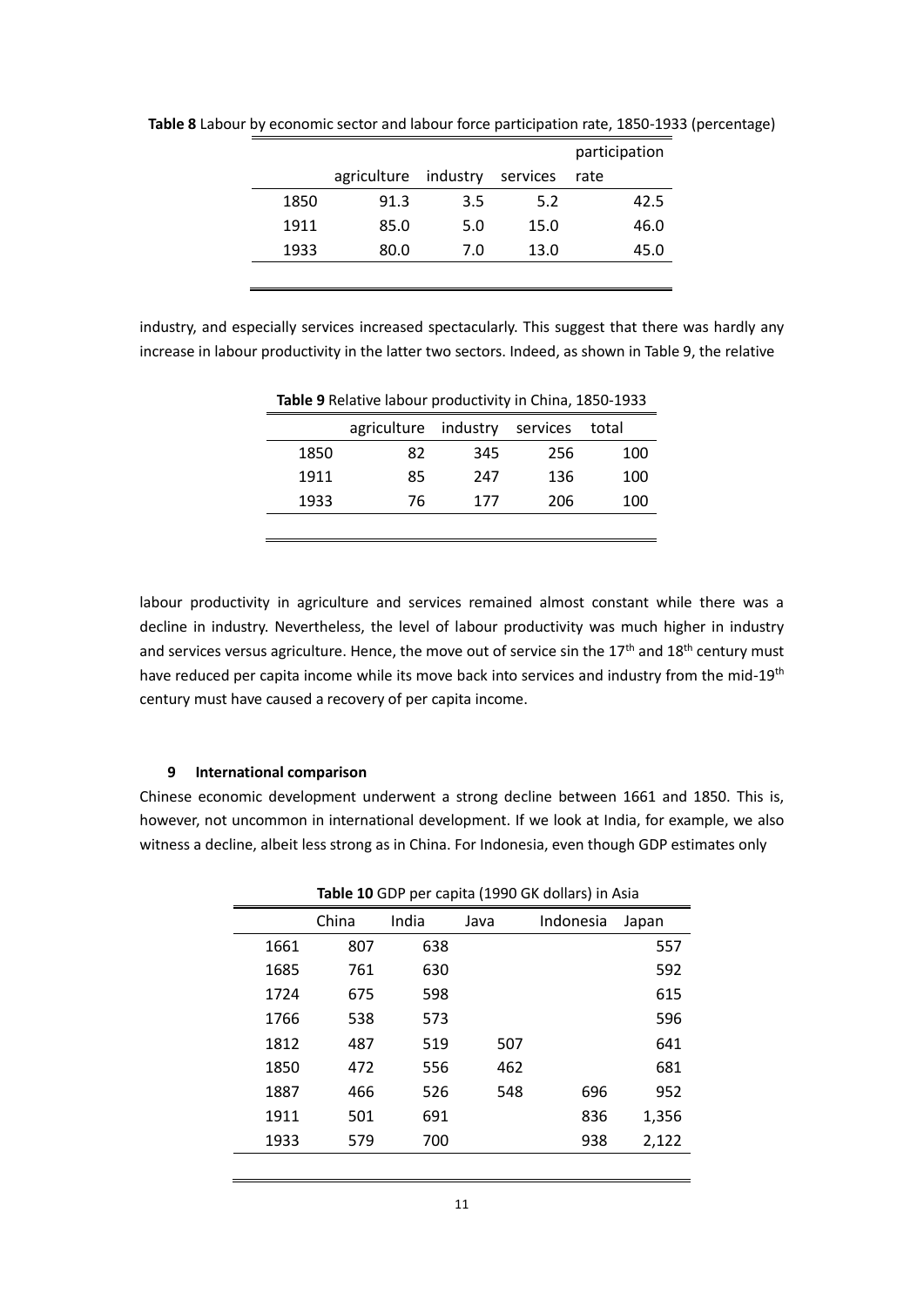|      | England/GB/UK | Holland | Netherlands | Italy | Spain |
|------|---------------|---------|-------------|-------|-------|
| 1661 | 1,030         | 1,978   |             | 1,398 | 687   |
| 1685 | 1,350         | 2,250   |             | 1,437 | 751   |
| 1724 | 1,586         | 2,239   |             | 1,505 | 799   |
| 1766 | 1,806         | 2,718   |             | 1,533 | 783   |
| 1812 | 2,012         | 2,408   | 1,800       | 1,433 | 916   |
| 1850 | 2,718         |         | 2,371       | 1,481 | 1,079 |
| 1887 | 3,713         |         | 3,277       | 1,751 | 1,585 |
| 1911 | 4,709         |         | 3,863       | 2,199 | 2,017 |
| 1933 | 5,277         |         | 4,956       | 2,565 | 2,486 |
|      |               |         |             |       |       |

**Table 11** GDP per capita (1990 GK dollars) in Europe

reach back to the start of the 19<sup>th</sup> century, we do witness quite a reversal of fortune in this period which seems to be corroborated by height developments as calculated by Baten, Stegl, and Van der Eng (2013). The only country seemingly not conforming to this general trend is Japan that witnessed a slow growth until the 19<sup>th</sup> century and gradually speeding up afterwards. In this, Japan much more resembles Southern Europe, only later to catch up with Northwestern Europe.

One way of looking at this is by trying to pinpoint what is driving this pattern. In china and India, it follows that the downward trend is mainly driven by a relative reduction in services in GDP. As we have seen, since labour productivity in services was considerably higher than in agriculture, this caused an economic decline. The reasons for this decline, however, are difficult to pinpoint. One often heard argument is the reduction in power of the state. Indeed, the ecline in the share of services between 1661 and 1685 was mainly caused by a reduction in government expenditure and house rent. Partly this was caused by the unifying war of the Qing government, followed by a policy of appeasing local government by freezing government income (and expenditure). Similar developments also occurred in Indonesia and India. In India, for example, the distintegration of the Mughal Empire proved a great force in reducing services. another arguments that have been brought forward as regards the disintegration in Asia concerns climatic shocks. Both government disintegration and climatic shocks caused agricultural output to decline and, hence, prices to rise causing increases in wages and, hence, a loss of competitiveness (e.g. Clingingsmith and Williamson 2008). The increase services and, hence, in per capita income in the mid-19<sup>th</sup> century China was, along with rising international and domestic trade, caused the increased absorption of people in urban areas.

Unfortunately, we have at the moment no comparable data for Japan. However, for Holland and England we witness that initial growth was also accompanied by increases of services in GDP (e.g. Van Zanden and Van Leeuwen 2012; Broadberry, Campbelll and van Leeuwen 2013). Contrary to China, India and Indonesia, however, this increase was a persistent phenomenon.

## **10 Conclusion**

In recent decades GDP calculations have been increasingly standardized which made it possible to arrive at long run estimates of welfare as far back as sometimes the  $13<sup>th</sup>$  century. Yet, Chinese estimates have so far been very limited, mainly due to lack of data. Nevertheless, in the last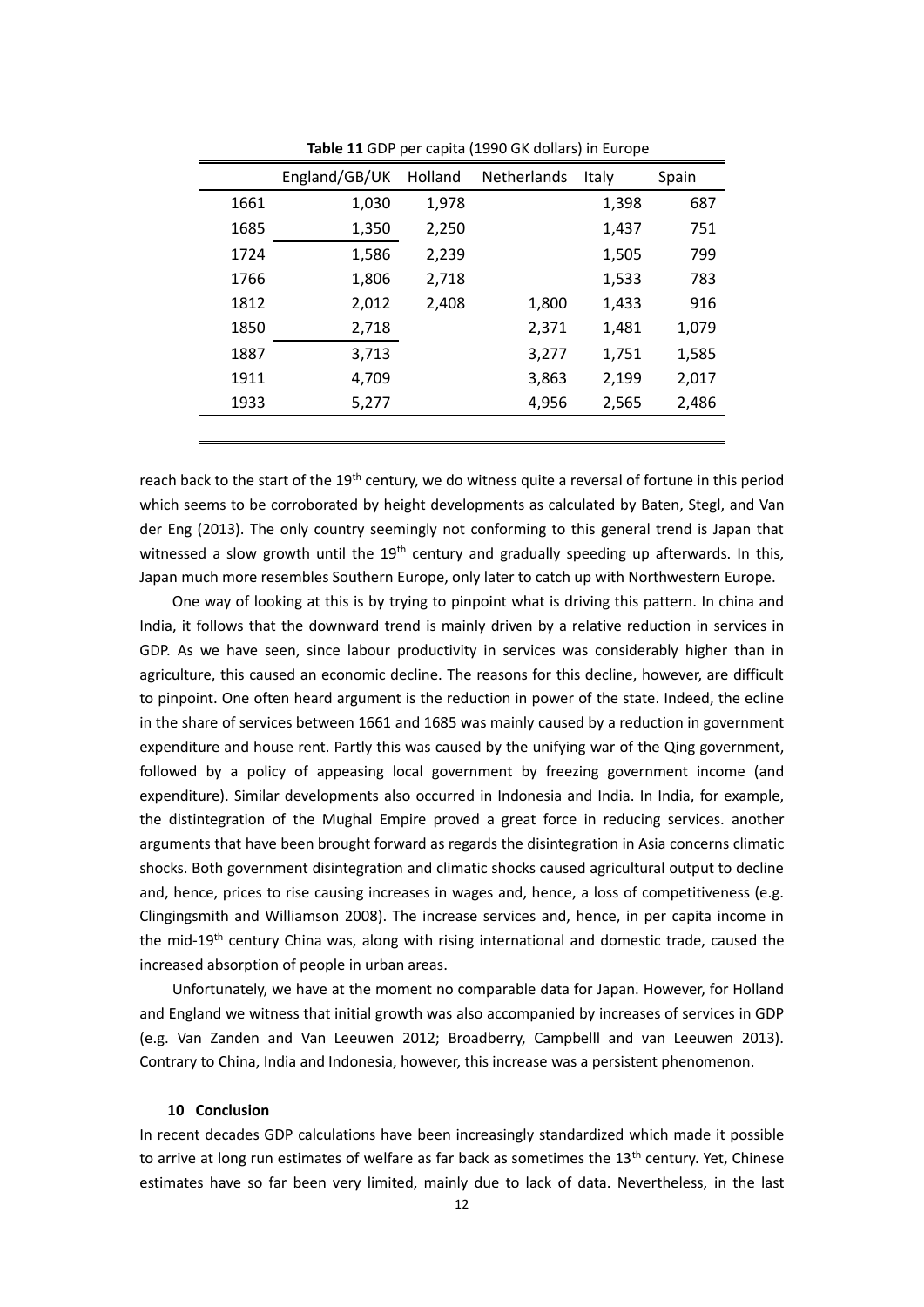decade a surge in estimates has started as well. In this paper we want to contribute to this debate by not only providing estimates between 1661 and 1933 using a vast array of primary and secondary sources, but also provide estimates of sectoral shares and labour productivity.

We find, in line with much of the literature as well as height and wage studies, that GDP declined from the mid-17<sup>th</sup> century onwards. This was reversed during the 19<sup>th</sup> century. This decline much in line ith the other Asian countries except Japan, was mainly caused by a reduction in the share of the service sector. Since the service sector exhibits higher labour productivity, a declining share in GDP implies lower per capita income in the economy. This decline in many Asian countries was mostly caused by a weaker government as well as climatic shocks during this period. This tren was reversed in the 19<sup>th</sup> century partly due to increasing commerce and partly due to political events forcing people to leave agriculture and move to the cities.

## **References**

## *Primary historical sources*

- *3000 General Gazetteers by country, province, prefecture and county, and 100 Special Gazetteers*  ( *Xiangtu Zhi*) from [http://mylib.nlc.gov.cn/web/guest/shuzifangzhi.](http://mylib.nlc.gov.cn/web/guest/shuzifangzhi)
- Agriculture and Industry Department(1914): *the First Statistics of Agriculture and Commerce in Republican China*, Zhonghua Shuju.

*Ancient Chinese Book Title Catalogue,* [http://www.gujibook.com.](http://www.gujibook.com/)

- *Daqing Huidian* (《大清会典》),complied in Kangxi, Yongzheng, Qianlong, and Guangxu periods.
- Daqing Lichao Shilu (《大清历朝实录》), complied and printed by Qing dynasty, and reprinted in Zhonghua Shuju,1986.
- Du XIngfu (2009)*: Collection of Engraving Book by Counties and Provinces in Qing Dynasty , Xianzhuang Shuju.*

*Hubu Zeli* (《户部则例》), complied in Qianlong, Tongzhi, Xianfeng periods.

- Hsien, C.Y. ( ): *A Special Report of the Geological Survey of China: General Statement of the Mining Industry*, Shangwu Yingshuguan.
- Jin Enhui and James S.C. Hu ed.(1996)*: Chinese Local Histories: A Collection of 8577 Annotated Titles, Sino-American Publishing Co.*
- Lieu, D.K. (1937), *Industrial Survey in China*, economic and statistic research institute.
- Liu JInzhao( 1935): *Qingchao Xuwenxian Tongkao*(《清朝续文献通考》),reprinted in Shangwu Yingshuguan.
- *Mining Archives in Qing dynasty,* collected in first historical archives of china.
- Peng Zheyi(1957)*: Zhongguo jindai shougongye shi ziliao 1840–1949 (Materials for early modern Chinese craft history,1840–194), Sanlian Shudian.*

*Publishing Catalogs Compilation in the Republic of China, Guojia Tushuguan Chubanshe, 2010.*

*Qingcao Wenxian Tongkao*《清朝文献通考》,reprinted in Shangwu Yingshuguan,1935.

*Shiyichao Donghualu*( 《 十 一 朝 东 华 录 》 ),complied and printed in Shanghai Dongwen Xuetang,1875.

## *Papers and books*

Allan, Robert (2009), 'Agricultural productivity and rural incomes in England and the Yangtze Delta, c. 1620-c. 1820,' *Economic History Review,* Vol. 62 (3), pp. 525-550.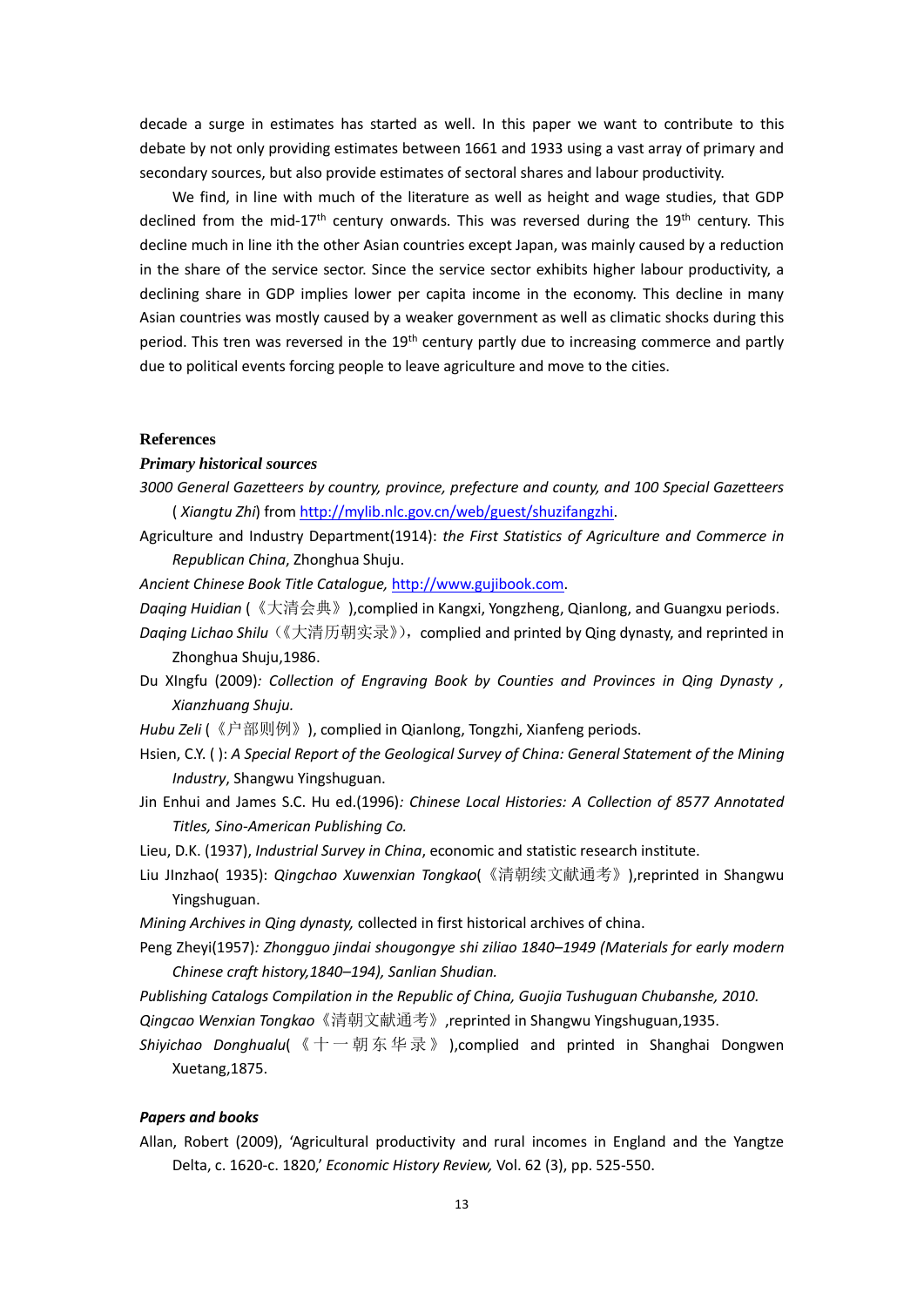- Allen, Robert C., Jean-Pascal Bassino, Debin Ma, Christine Moll-Murata, and Jan Luiten van Zanden (2011), 'Wages, Prices, and Living Standards in China, Japan, and Europe, 1738-1925,' *Economic History Review,* Vol. 64 (1), pp. 8-38.
- Bairoch, P. (1982), 'International Industrialization levels from 1750 to 1980,' *Journal of European Economic History*, Vol. 11 (2), pp. 269-333.
- Bassino, Jean-Pascal, Stephen Broadberry, Kyoji Fukao, Bishnupriya Gupta and Masanori Takashima (2011), 'Japan and the Great Divergence, 730-1870,' paper presented at the workshop Quantifying Long Run Economic Development in Venice, 22-24 March 2011.
- Baten, Joerg, Ma, Debin, Morgan, Stephen, and Wang, Qing (2010), 'Evolution of living standards and human capital in China in the 18-20th centuries: Evidences from real wages, age-heaping, and anthropometrics,' *Explorations in Economic History*, Vol. 47 (3), pp. 347-359.
- Baten, J, Stegl, M & van der Eng, P (2013), 'The biological standard of living and body height in colonial and post-colonial Indonesia, 1770-2000', *Journal of Bioeconomics*, vol. 15, no. 2, pp. 1-20
- Broadberry, S. Guan, H. and Li, D. (2014), "China, Europe and the Great Divergence: A Study in Historical National Accounting", London School of Economics,

http://www2.lse.ac.uk/economicHistory/whosWho/profiles/sbroadberry.aspx.

- Broadberry, Stephen, Custodis, Johann, Gupta, Bishnupriya (2014), 'India and the great divergence: An Anglo-Indian comparison of GDP per capita, 1600–1871,' *Explorations in Economic History* (2014), doi: 10.1016/j.eeh.2014.04.003
- Broadberry, Steve, Bruce Campbell, and Bas van Leeuwen, '"When did Britain Industrialise?" The Sectoral Distribution of the Labour Force and Labour Productivity in Britain, 1381-1851,' *Explorations in Economic History* , Vol. 50 (1) 2013, pp. 16-27.
- Cao, Shuji (2001): *Chinese Population History: Qing Dynasty*, Fudan University Press.
- Ceramic Research Institute ed. (1959): *Ceramic Narrative History in Jing Dezheng*, Sanlian Shudian.
- Chung-li Chang (1962): *The Income of the Gentry: Studies on Their Role in Nineteenth Century Chinese Society*, University of Washington Press.
- Clingingsmith, David, and Williamson, Jeffrey (2008), 'Deindustrialization in 18<sup>th</sup> and 19<sup>th</sup> century India: Mughal decline, climate shocks and British Industrial ascent,' *Explorations in Economic History,* Vol. 45, pp. 209-234.
- Deane, P. and Cole, W.A. (1967), *British Economic Growth, 1688-1959: Trends and Structure*, 2nd edition, Cambridge: Cambridge University Press.
- Frank, Andre Gunder (1998), *ReORIENT: Global Economy in the Asian Age*, University of California Press.
- Guo Songyi (1991): The situation of the labour force in the Qing dynasty and a rough estimate of the working population, in *Festschrift for the 60-year teaching and research jubilee of Professor Yang Xiangkui*, Hebei educational press.
- Kubo, Toru (2005), 'Industrial development in Republican China, Newly revised index: 1912-1948,' Hitotsubashi Discussion Paper Series No. 118.
- Ma, Ye and Herman de Jong(2012): *China*'*s per capital GDP between 1840 and 1912: a new estimation*[, http://ahec2012.org/programme.html.](http://ahec2012.org/programme.html)
- Malanima, Paolo (2011), ' The Long Decline of a Leading Economy: GDP in Central and Northern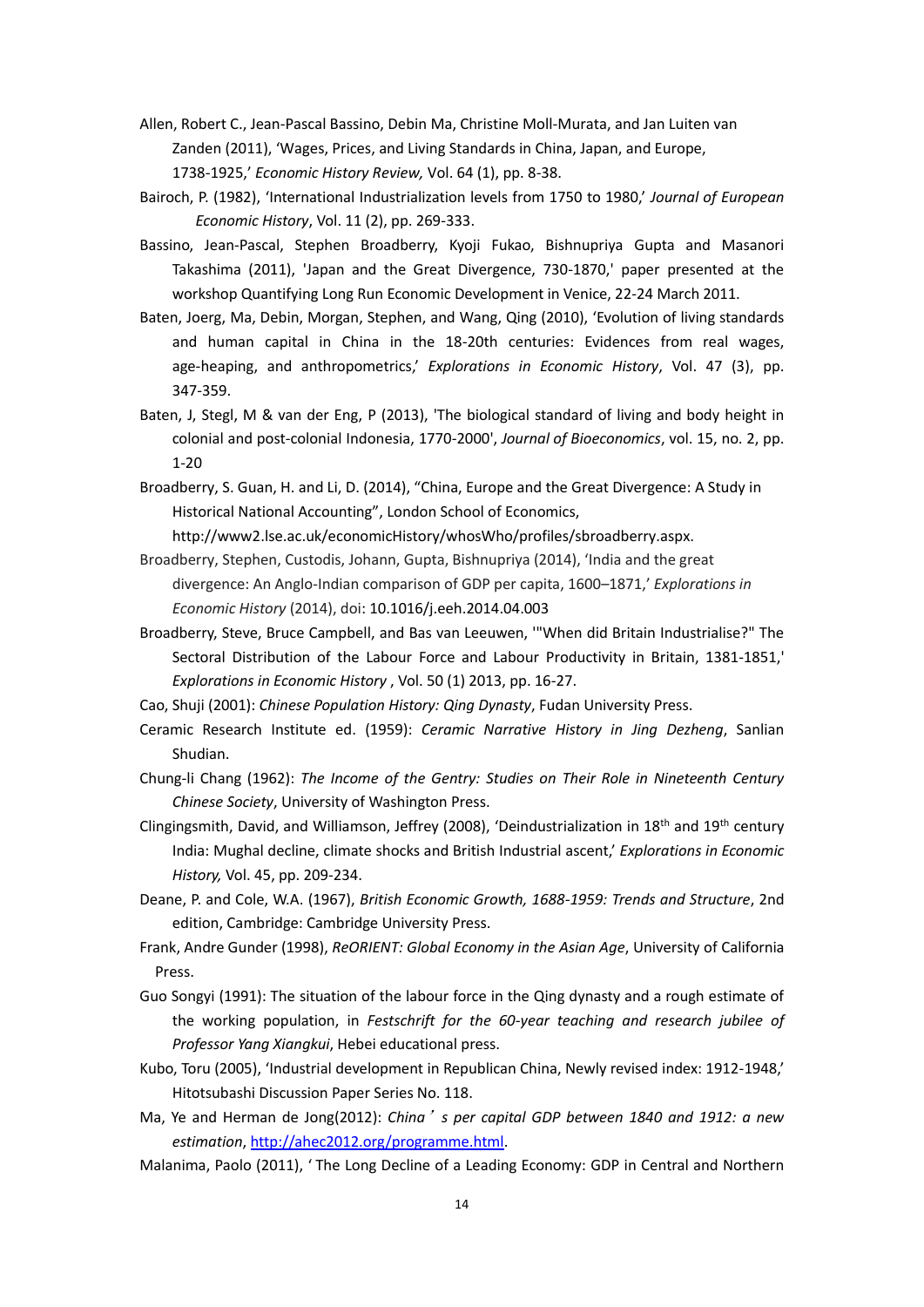Italy, 1300-1913,' *European Review of Economic History*, Vol. 15 (2), pp. 169-219.

Moll-Murata(2011)

- Ni, Yuping (2010) :*Research On the Customs Duties in the Jiaqing and Daoguang Times of the Qing Dynasty*, Beijing Normal University Press.
- Ou, Pao-san (1947): National income of China, 1933, 1936 and 1946, *social Science Study Paper No.1.*, Academia Sinica.
- Li, Bozhong and Jan Luiten van Zanden (2012), 'Before the Great Divergence? Comparing the Yangzi Delta and the Netherlands at the Beginning of the Nineteenth Century,' *Journal of Economic History*, Vol. 72 (4), pp. 956-989.
- Li, Bozhong (2010), *Zhongguo de zaogi jindai jingji: 1820 niandai Huanting-Louxian diqu GDP yanjiu* (An early modern economy in China: A study of the GDP of Huating-Lou area, 1820s). Beijing: Zhonghua shuju, 2010.
- Li, Shaoqiang and Jianqing Xu(2004): *Chinese handcraft Economic history, volume of Ming and Qing*, Fujian People Press.
- Liu Di (2010), Chinese GDP Research from 1600 to 1840 and Discussion of the Ming and Qing Dynasty GDP Estimates from Angus Maddison, 1600-1840, Shanghai People Press. (刘逖, -前 近代中国总量经济研究-兼论安格斯.麦迪森对明清 GDP 的估算, 上海人民出版社 2010 年 7 月)
- Liu Guanglin (2005), *Wrestling for Power: The state and the Economy in Later Imperial China, 1000-1770,* Doctoral Dissertation: Harvard University.
- Liu, T, and K.C. Yeh (1965), *The Economy of the Chinese Mainland: National Income and Economic Development, 1933–1959,* Princeton University Press, Princeton.
- Maddison, Angus (1998), *Chinese economic performance in the long-run,* Paris: OECD Development Center.
- Perkins, Dwight H. (1975): Growth and Changing Structure of China's Twentieth Century, in Dwight H. Perkins ed., *China's Modern Economy in Historical Perspective*, Stanford University Press, pp.115~165.
- Pomeranz, Kenneth (2011), "Ten Years After: Responses and Reconsiderations", Historically Speaking, 12(4), 20-25. Project Muse,
- Pomeranz, Kenneth (2000), *The Great Divergence: China, Europe, and the Making of the Modern World Economy*, Princeton University Press.
- Rawski, Thomas G. (1989): *Economic Growth in Prewar China*, University of California Press.
- Shi, Zhihong and Yi Xu (2008): *Public Finance in Late Qing Dynasty:1851-1894*, Shanghai University of Finance and Economics Press.
- Shi, Zhihong (2011), "Re-estimation of Cultivated Land in China during Early 19th Century", Researches in Chinese Economic History, 4, pp.85-97.
- Shi, Zhihong (2012), "Re-estimation of Yield and Output of food crops in China during Early 19th Century", Researches in Chinese Economic History, 3, pp.78-90.
- Wu Cheng-Ming (2001): *China's Modernization, Market and Society*, Sanlian Shudian.
- Van Zanden, Jan Luiten and Bas van Leeuwen, 'Persistent but not consistent: The growth of national income in Holland 1347–1807 ,' *Explorations in Economic History* , Vol. 49 (2) 2012, pp. 119-130.
- Van Zanden, Jan Luiten (2002), 'Economic growth in Java 1815-1939. The reconstruction of the historical national accounts of a colonial economy,' 2002.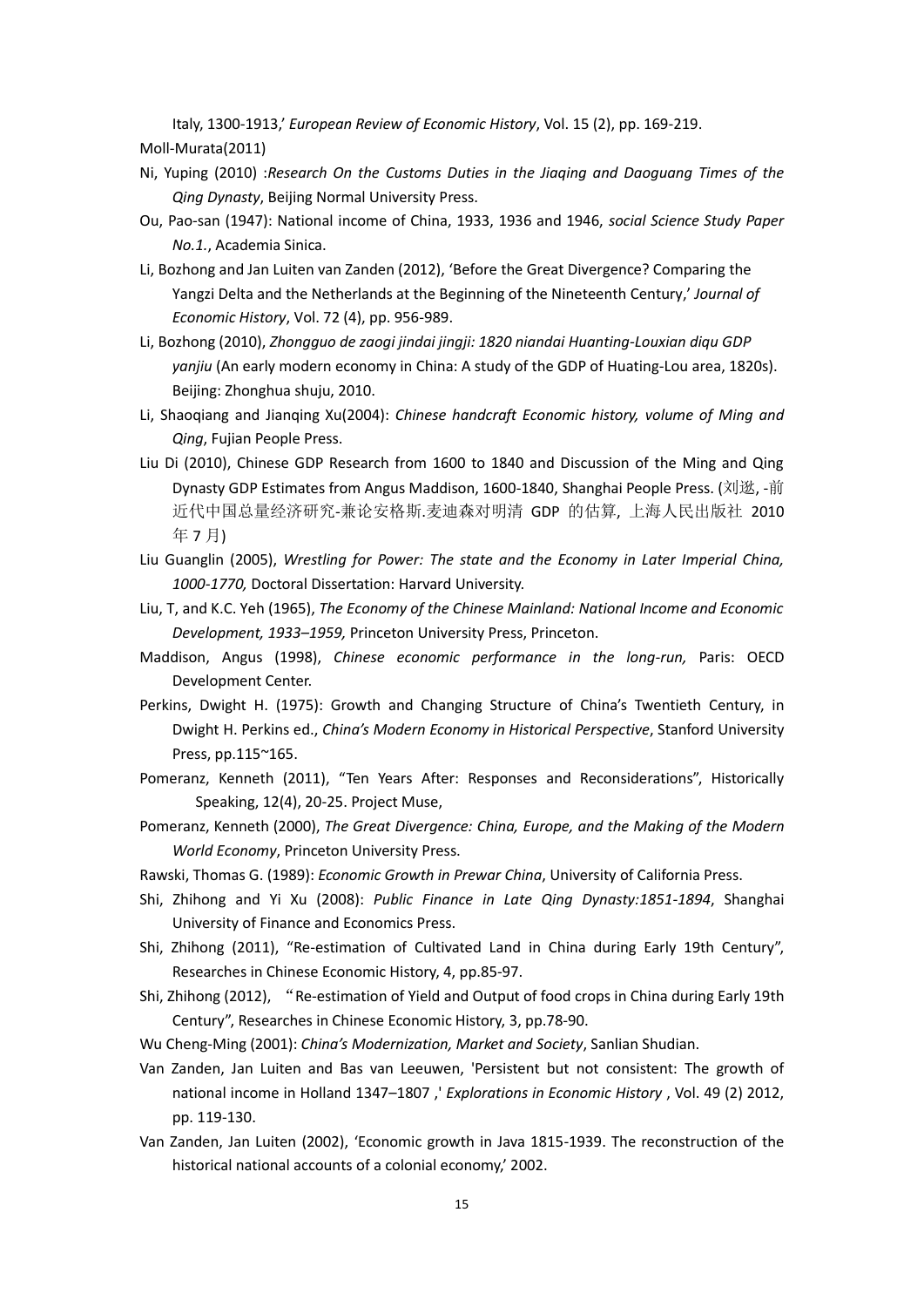- Xu, Dixin and Wu Cheng-Ming (1985), *History of Capitalist Development in China*, People's publishing House.
- Xu,Yi and Zhipeng Zhang (2014):"An Estimate of Output and value added in Mining Sector in middle 19th century", *Qing History Forum,1,pp.93-120.*
- Xu,Yi, Péter Földvári and Bas van Leeuwen(2013), 'Human capital in Qing China: economic determinism or a history of failed opportunities?', published in *MPRA working Paper seriesr*, 02 Jan.
- Yeh, K.C. (1979), "China's National Income, 1931–36", in Hou, C.M. and T.S. Yu (eds.), *Modern Chinese Economic History,* Academia Sinica, Taipei.

## **Appendix A: agriculture**

The arable sector includes both food crops and cash crops. Besides the direct estimate of Ou (1947) for 1933, we require 3 types of data in order to calculate our series of agricultural output, i.e. the amount of cultivated land, the distribution of crops and the yields.

## *Cultivated land*

The amount of cultivated land can be obtained from government publications such as Daqing Huidian, Qingcao Wenxian Tongkao, Daqing Yitongzhi, and Hubu Zeli (《大清会典》、《清朝文献 通考》、《大清一统志》、《户部则例》). They provide the official figure of cultivated land in the whole country for the years 1661, 1685, 1724, 1766, 1812, 1850, 1887, and 1911. Yet, these official figures only represent the amount of taxed land and have therefore been considered to be underestimated of the true cultivated area. Hence, the figures are modified in two ways. First, for the benchmarks 1661 and 1724 we compare the official figures with the land in cultivation in the Late Ming dynasty. In 1661 the land under cultivation was increasing towards the level of the Late Ming while in 1724 that level had already been reached. This observation, combined with a number of regional data on cultivated land, especially on the Jiangnan Area and the North China Plain, allowed us to calculate the actual to taxed land ratios in those two benchmarks.

The estimates of cultivated land between 1850 and 1933 were based on the benchmark estimate of 1952 which is considered the first reliable estimate. This estimate is projected back to 1850 using the multi-crop index from Yan (1955) hence allowing us to arrive at the cultivated area back to 1850. The remaining benchmarks (1685, 1766 and 1812) are interpolated using the other benchmarks as described above.

#### *Crop distribution*

The distribution of crops in the different provinces and time periods depends of course on characteristics such as climate, geography, productivity, and level of marketization. Several records show for Republican and early New China that the share of cultivated land under food crops accounted for more than 80% of the total land under cultivation while the remainder consisted of cash crops. It seems reasonable to argue that the share of cultivated land under food crops should not be less than the 80% estimated for 1933. Indeed, Xu Dixing and Wu Chengming (1990) provided a breakdown of the amount of cultivated lands by main cash crops, such as cotton, mulberry, ramie, sugar cane, and other cash crops for 1840, 1894,1919 while Perkins (1984) provided comparable figures for 1914~1918. Combining these estimates with other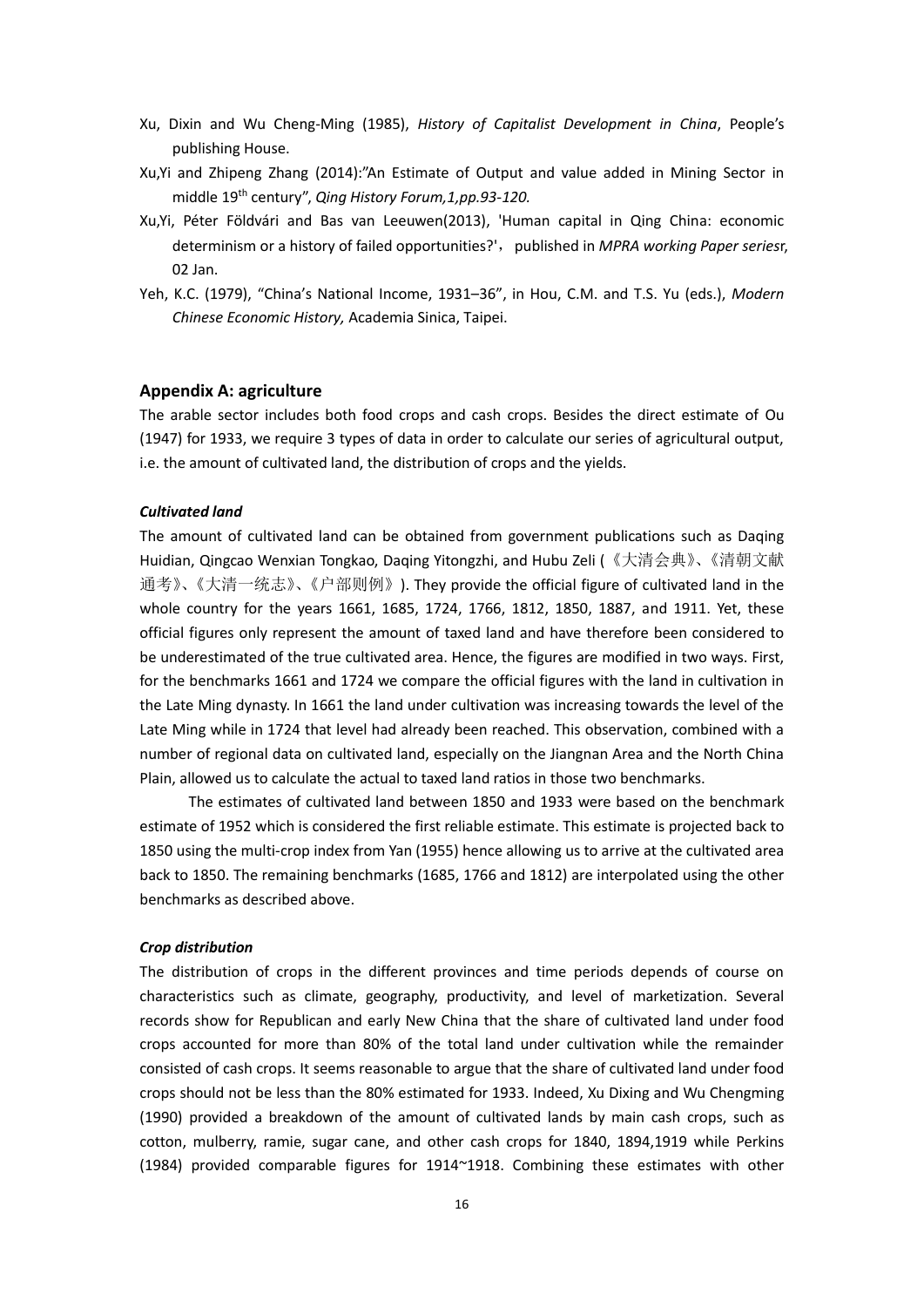primary recorders from gazetteers, we estimated the share of cultivated land under cash crops for 1850, 1887 and 1911. For the benchmarks before 1850, since trade is positively related to the amount of cash crops, we use an index to project the share of cash crop lands back to 1661.

#### *Yield*

The yield obviously varies over time, place and type of crop. Ou (1947) provided a benchmark for 1933. For the earlier period, Shi (2012) estimated the average yield of all grain crops in 1850 by gathering more than 3000 per mou yields of various grain crops from a large number of primary documents including official archives, local chronicles, private account books and title deeds. For the benchmarks before 1850, Shi(2012) provided the estimates for a general average yield of all food crops. In order to include the yield of cash crops, we used the records from official archives Fuyi Quanshu《赋役全书》,local chronicles, and private account books around 1850. The resulting ratio of cash crop to food crop yields (1.6) was then assumed constant before 1850.

#### *Livestock, forestry, and fishery sectors*

For 1933 Ou (1947) estimated the value added and output in livestock, forestry and fisheries For 1887, Chung-li Chang (1962) estimated the value of output in livestock and fisheries. However, few data are available except those above. Since both cultivated land and population are negatively related to the livestock, forestry and fishery sectors, these two series data are used to project livestock, forestry and fisheries back to 1661.

#### **Appendix B: Industries**

#### *Food Processing*

For 1933, both output and value added are given by Ou (1947). For 1911 we can derive similar information from the First Statistics of Agriculture and Commerce conducted by Beiyang government in 1911, (《中华民国元年第一次农商统计表》,1914). However, the 1911 estimates are to a certain extent unreliable since it excludes certain subsectors, and over- or underestimates others. Therefore we adjusted the 1911 number based on a large number of primary sources such as gazetteers, local surveys and archives.

The pre-1911 data are assumed to move back in time along with the agricultural output. In order to do so, food processing was split in grain processing such as rice milling, flour and brewing and in cash crops such as sugar, tea and oil. The former is assumed to move in line with grain output while the latter is assumed to move in line with the index of the amount of cultivated land under food-related cash crops which is 70%, 71%, and 75% of all land under cash crops in 1661-1812, 1850, and 1887 respectively.

#### *Textiles*

For benchmarks before 1911, the textile sector is based on volume indicators of the key raw material inputs, such as cotton for cotton textile, raw silk for silk fabrics, ramie (Chinese grass) for linen and woolens for the wool sector. For these sectors, for 1850-1887 these data were modified by subtracting raw material exports and adding imports.

Unfortunately, such data are unavailable for the period prior to 1850. Yet, since the share of textile related crops in the cash plant cultivated area is 30% between 1661 and 1812, this is used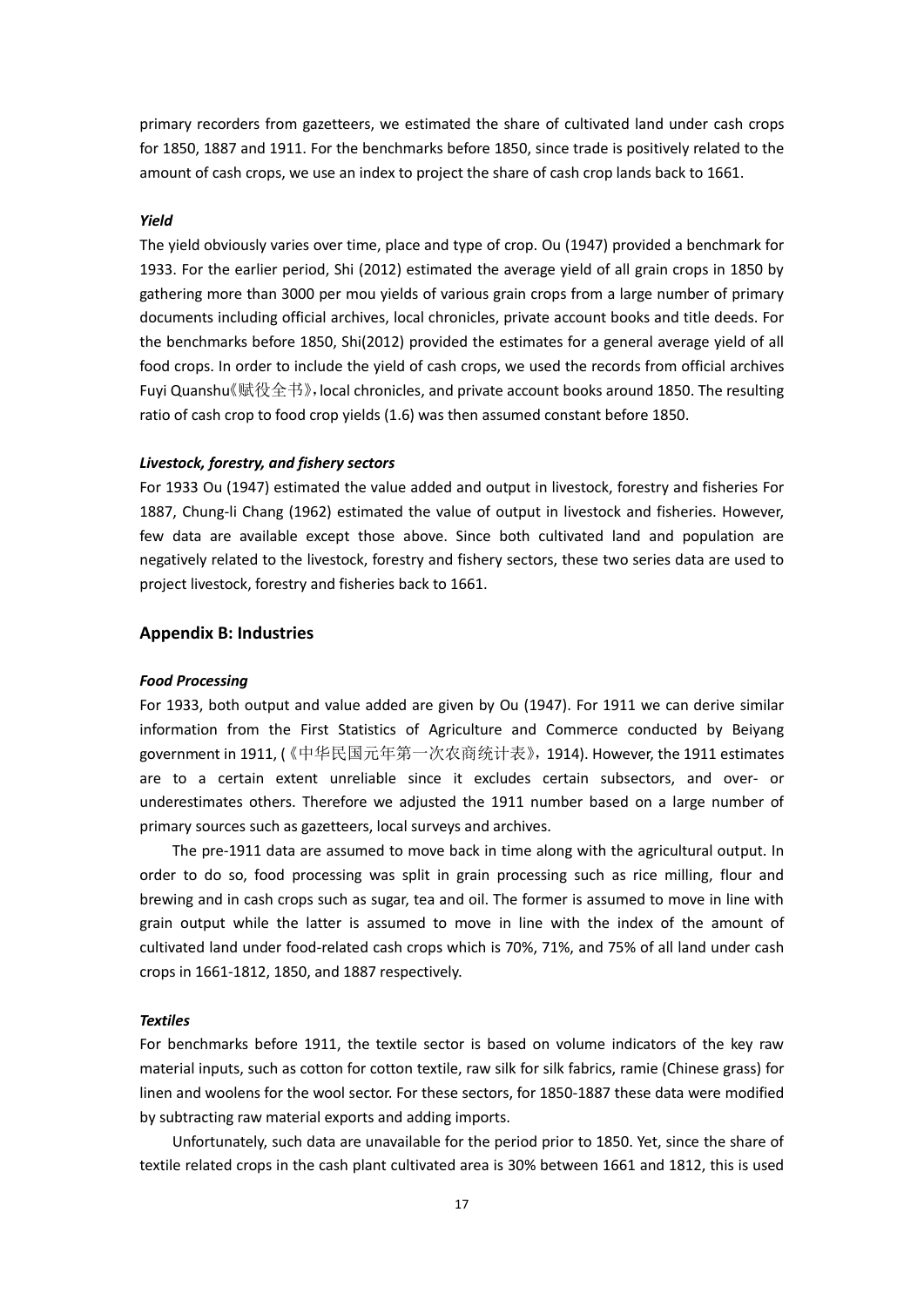as an indicator of the combination of wool, linen and silk sectors. Since raw material in woolen textile was taken from livestock and poultry products, output in these sectors is assumed to move in line with woolens between 1661 and 1887.

#### *Leather & rubber*

For Leather& rubber sector in 1911 and 1933, output and value added are given by Xu (2013) and Ou(1947) respectively. For the pre-1911 period no significant rubber industry existed. Leather was assumed to grow in line with an index of livestock and poultry products.

#### *Clothing & Attire*

The 1911 and 1933, output and value added figures are given by Xu (2013) and Ou (1947) respectively. For benchmarks before 1911, since textiles and leathers consisted of raw materials for clothing and attire, output in clothing and attire sector is assumed to grow line with aggregate output of the textile and leather industries.

#### *Paper Manufacturing & Print*

The value added of paper manufacturing and printing industries for 1933 is given by Ou (1947). This is brought back in time using an index of newly published books which are taken from the Publishing Catalogs Compilation in the Republic of China (《民国时期出版书目汇编》, 2010), which provides a relatively complete record of new book titles published in the Republic of China. These are brought back in time further using *Collection of Engraving Book by Counties and Provinces in Qing Dynasty*(《全清分省分县刻书考》, 2009) , the Collection of Chinese imprinted book (《中国版刻综录》,1987),*Chinese Local Histories: A Collection of 8577 Annotated Titles* (《中国地方志总目提要》,1996), Summary of Catalogues of Novel in Ancient China( 《中国古 代小说总目提要》,2005) *and Ancient Chinese Book Title Catalogue* (古籍图书网, [http://www.gujibook.com/\)](http://www.gujibook.com/).

#### *Mining, metals & and metal products*

The mining sector consisted of large scale mining operations, such as iron ore, pig iron, steel, coal, coke, copper, gold, silver, lead, zinc, tin, sulfur, saltpeter, mercury, and small scale mining.

The series of report, General Statement of the Mining Industry (issue 1-7, 1921-1945), edited by The Geological Survey of Ministry of Agriculture and Commerce, were widely rated as the best statistics of Republic Of China's mining industry. The outputs in 1933 are taken from the 5th issue (1935) of these reports. These statistics were much more complete and reliable than China's Industrial Survey, which was the main basis of Liu and Yeh's (1965) estimate. The prices in 1933 are also available on the General Statement of the Mining Industry (Hou, 1935) and modified by Ou (1947). Ou (1947) provides the value added in 1933.

The outputs of 1911 were published by Ministry of Agriculture and Commerce (1912). These data cover most minerals but not perfect, so they are modified with the data from the 1st issue of General Statement of the Mining Industry (Ding and Weng, 1921). Gold is an exception. Its output in 1911 is taken from China Gold Association (2006).

For the pre-1911 period, we used an index of mining output to project the value added back in time. The outputs of large scale mining around 1880 were taken from Chung-li Chang (1962). Yet, since these were incomplete, they are upgraded using mining outputs taken from the Qing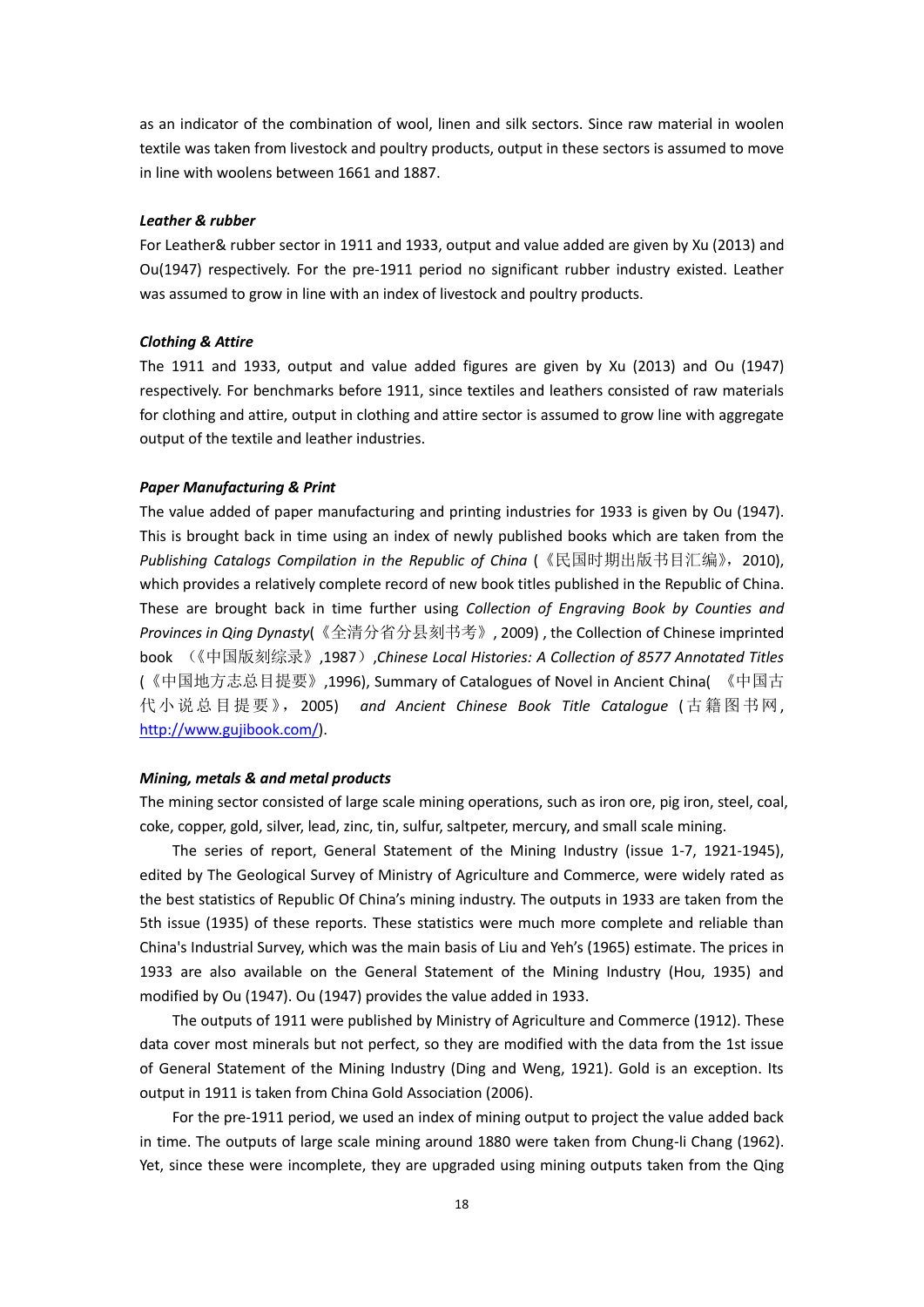Mining archive. Based on archives, gazetteers, surveys and special narrative histories, we provide estimates of the output of large scale mining in 1850 (see also Xu, 2014). For the benchmarks before 1850, with the exception of steel and coke, the numbers of mining operations in most types of large scale mining were given by Peng (1957), which were interpolated and upgraded using Qing Mining archives and can be seen as reflecting industrial output. For steel and coke, since they were produced by pig iron and coal, they are assumed to grow line with pig iron and coal respectively.

For small scale mining, outputs are assumed to move line with those of large scale mining. Since mining supplied the main raw materials of metal products, metal products is assumed to grow line with the mining index.

#### *Manufacture and Repair of Transportation equipment*

This sector consists of the building and repair of ships, boats, carriages, wheelbarrows, sedan chairs, oxcarts, etc. Among these, the building and repair of ships and boats were most important during Qing Dynasty as well as Republican China. For 1911 and 1933, output and value added are given by Xu (2013) and Ou (1947) respectively. Since the annual building and repair of ships and boats is related to total number of ships and boats for the whole China, we assumed this sector to grow in line with the number of ships and boats in China between 1880 and 1911 from Chung-li Chang (1962) and Xu (2013). Before 1880, we assumed land and water transport to grow in line with population.

#### *Lumber & Wood products*

For 1911 and 1933, output and value added are given by Xu (2013) and Ou (1947) respectively. For the benchmarks before 1911, output in these sectors is assumed to move in line with an index of products of wood taken from the section on agriculture (see appendix A).

## *Stone, clay & glass products*

This sector is subdivided into the construction materials, such brick, stone, clay, and glass, and ceramics such as pottery and chinaware. For the former products, output and value added in 1911 and 1933 are given by Xu (2013) and Ou (1947) respectively. For benchmarks before 1911, they would be assumed construction materials to grow in line with output of wood from the section on agriculture (see construction in appendix B).

For ceramics the output and value added in 1911 and 1933 for the whole country are given by Xu (2013) and Ou (1947). These were brought back in time using output data from *Jing Dezheng*, the most important production center in China. These data are reported in *Ceramic Narrative History in Jing Dezheng* (1959). Unfortunately, the share of *Jing Dezheng* in total Chinese output of ceramics is not constant over time. We can calculate that it made up 8% and 32% in total output in 1911 and 1933 respectively. Since the office record claimed that the output of *Jing Dezheng* in post-Taiping years was a half of that in pre-Taiping years when the industry had been damaged by the Taiping Rebellion (Qing chao Xu wenxian tongkao,383/11302.), the share of output of Jing Dezheng in total output of the whole country is assumed to be 8% in 1887 and 16% between 1661 and 1850.

#### *Chemicals, Accessories & Miscellaneous*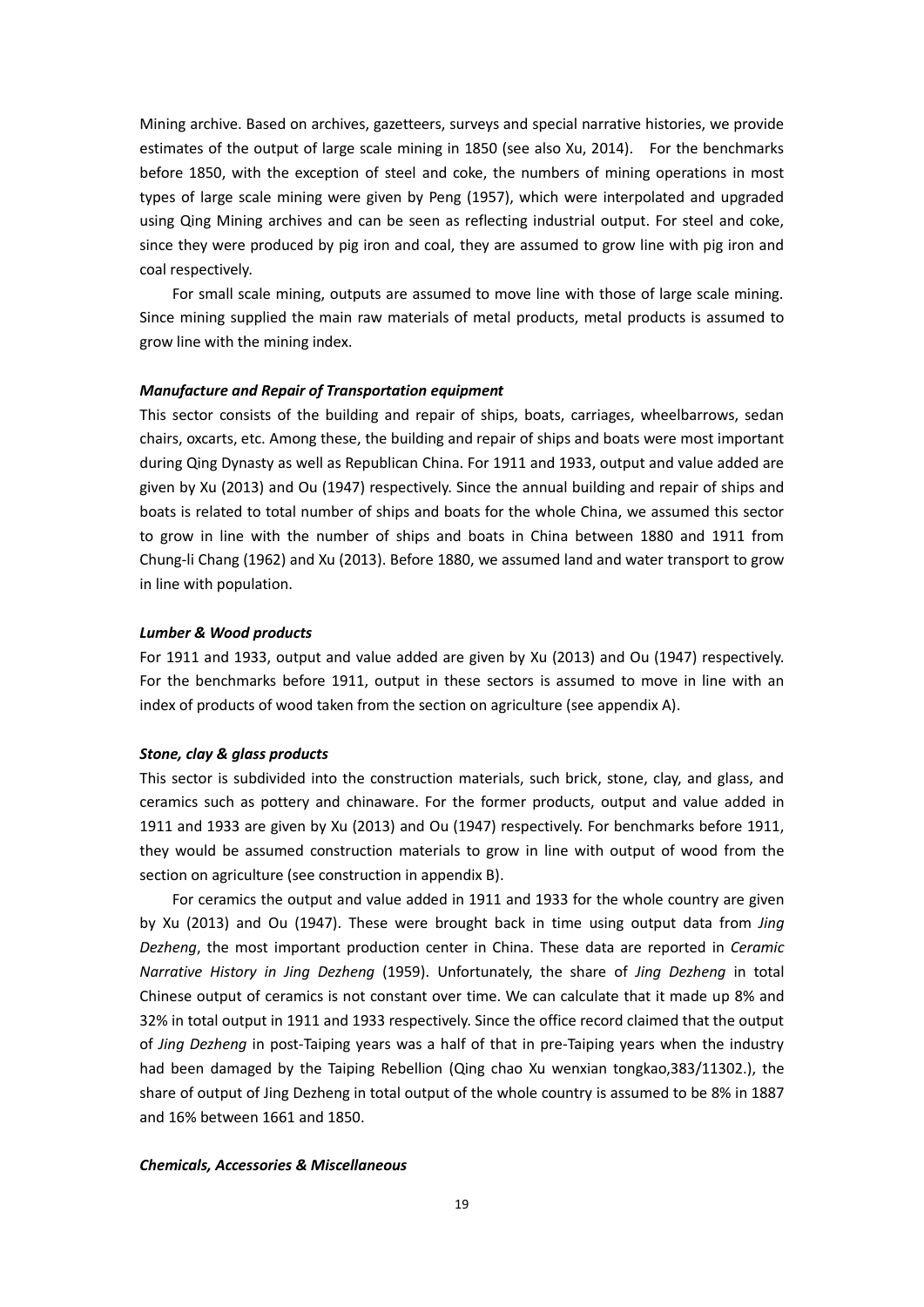For 1911 and 1933, output and value added in this sector are taken from Xu (2013) and Ou (1947). For the benchmarks before 1911, outputs in the three sectors are assumed to grow line with population.

#### *Machinery, Electric Appliance, Hydropower and Gas*

Since these sectors started production at the start of the 20<sup>th</sup> century, we only take output and value added in these sectors for 1933 from Ou (1947).

## *Construction*

The 1933 estimate of value added for construction is from Yeh (1977) who updated earlier estimates by Liu and Yeh (1965) and Ou (1947). Unfortunately, very few data exist for earlier periods. However, in the Qing Dynasty and Republic of China the main construction materials consisted of wood, bricks and stones. Based on a large amount of local inscriptions across China between Qing and Republic China, 40 observations are collected which report a in detail which materials were used in different construction projects such as temples, ancestral halls, drama stages, schools, dams, and guild halls. Using these observations, we ran a regression which showed that the relation between wood output and building remained constant over time. Hence, we used an index of wood output from the section on agriculture to proxy for developments in the construction sector.

## **Appendix C: services**

#### *Commerce*

Commerce can be subdivided into trade and transport and finance. For 1933, these estimates can be obtained from Liu (1963). Wu Chengming (2001) provided the volume of marked products (including domestic and net import products) in 1840, 1869, 1894, 1908, 1920 and 1936. Linking Wu's estimate to the 1933 benchmark we were able to obtain estimates for trade and transport back to 1850. For the benchmarks before 1850, we use custom duties as a proxy for the volume of marked products since the custom duties were taxed by the value of the goods. Before 1840, the international trade was fixed in Guangzhou by the Qing government, which also can be gotten by the custom duties archives stored in the China's First Historical Archive Library (Beijing). For finance, for 1933, the output and value added are given by Liu (1963). In the early stage of the Qing dynasty (pre-1840), finance includes three subsectors: pawn shops, Qianzhuang (local banks) and Piaohao (inter-regional banks established by Shanxi businessmen). The GDP of the financial sector consists of the personal revenue of the professionals working in these subsectors plus the profits accruing to the capital employed. Data on the numbers of pawn shops and the capital employed can be combined with data on interest rates to calculate the GDP generated by pawn shops during the Qing dynasty (Qiugen Liu, 1995). Although historical data are unavailable for Qianzhuang and Piaohao, Zhongli Zhang (1987) has estimated GDP for China in the 1880s in Qianzhuang and Piaohao as well as pawn shops. The ratio of the GDP of Qianzhuang and Piaohao to the GDP of pawn shops is assumed to be the same as during the 1880s throughout the Qing dynasty.

#### *Government*